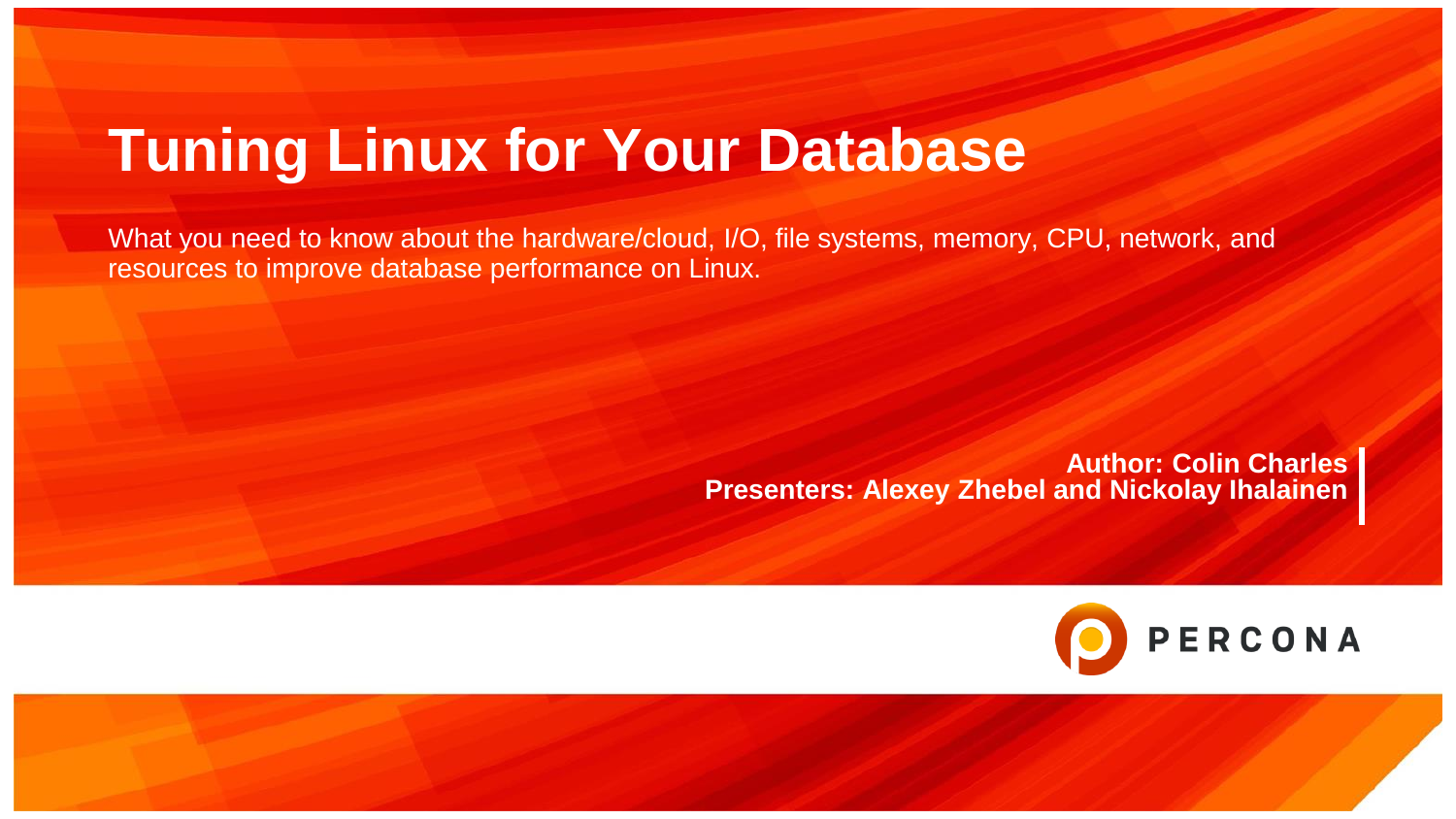#### **Author**

**Colin Charles** Chief Evangelist at Percona

Worked at:

- MariaDB
- MySQL AB
- Fedora
- OpenOffice

MySQL Community Contributor of the Year in 2014

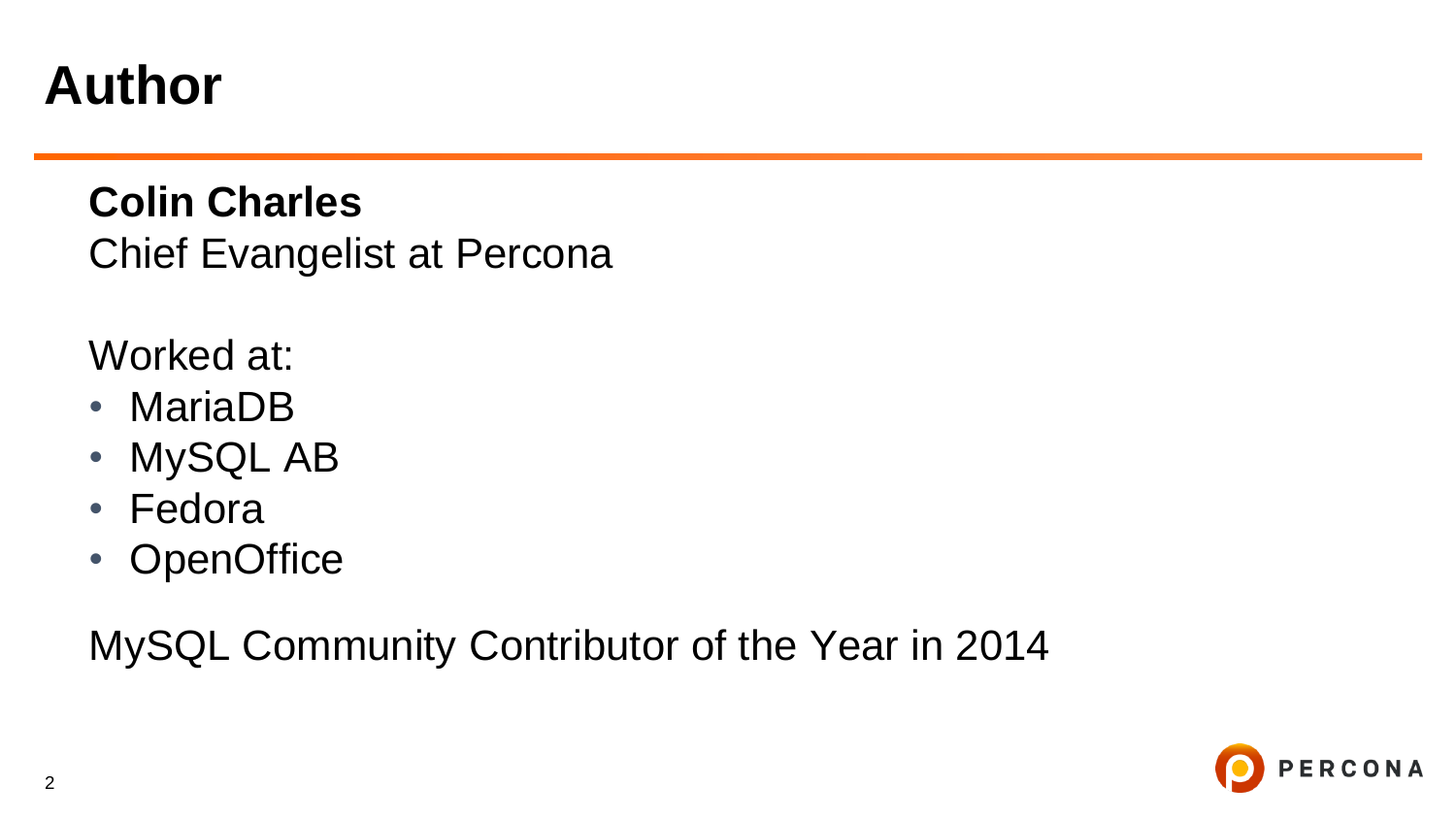#### **Presenters**

#### **Alexey Zhebel** Technical Writer at Percona

**Nickolay Ihalainen** Senior Technical Services Engineer at Percona

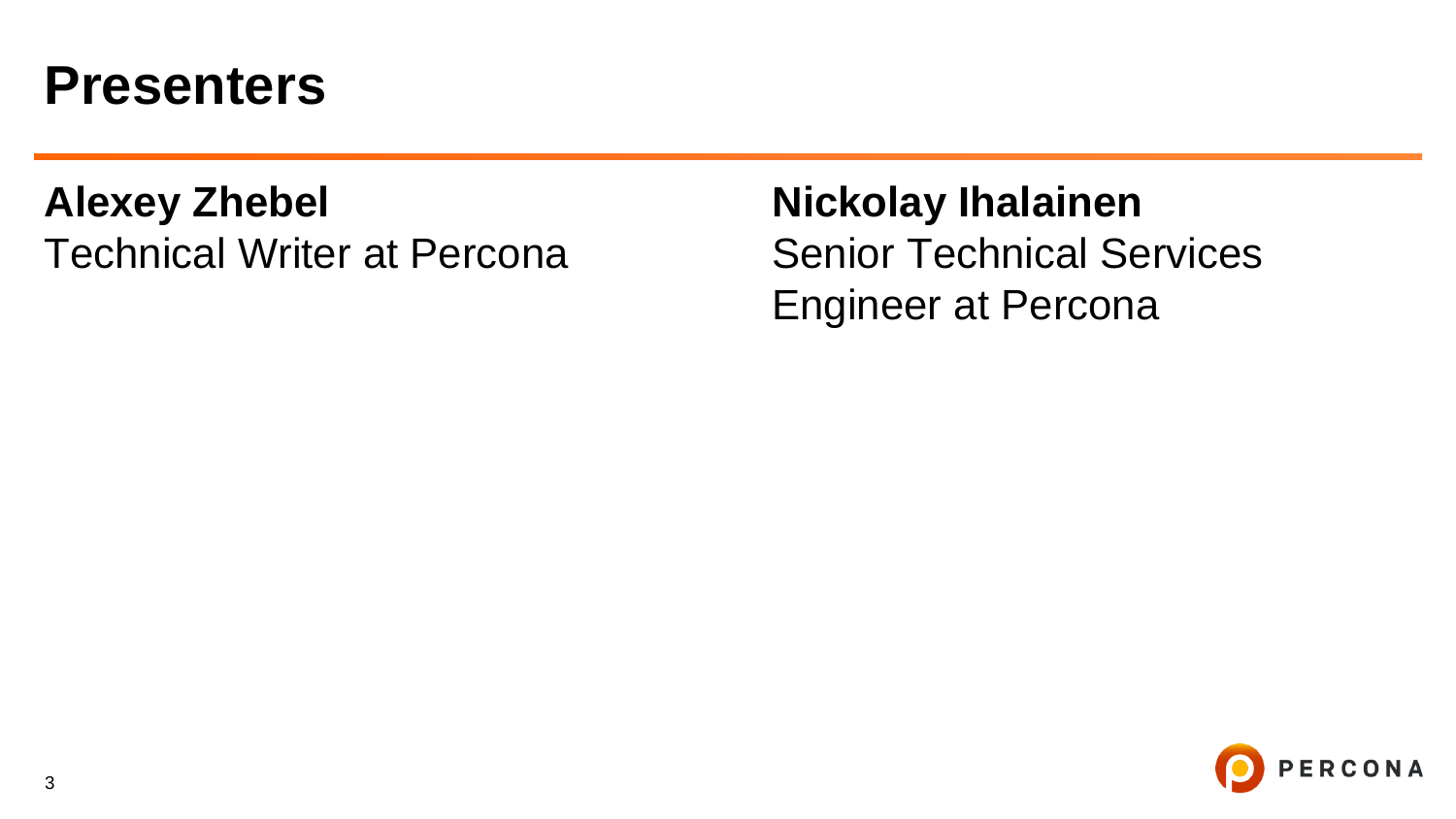## **Agenda**

- Hardware or cloud
- I/O
- File systems
- Memory
- CPU
- Network
- Resources

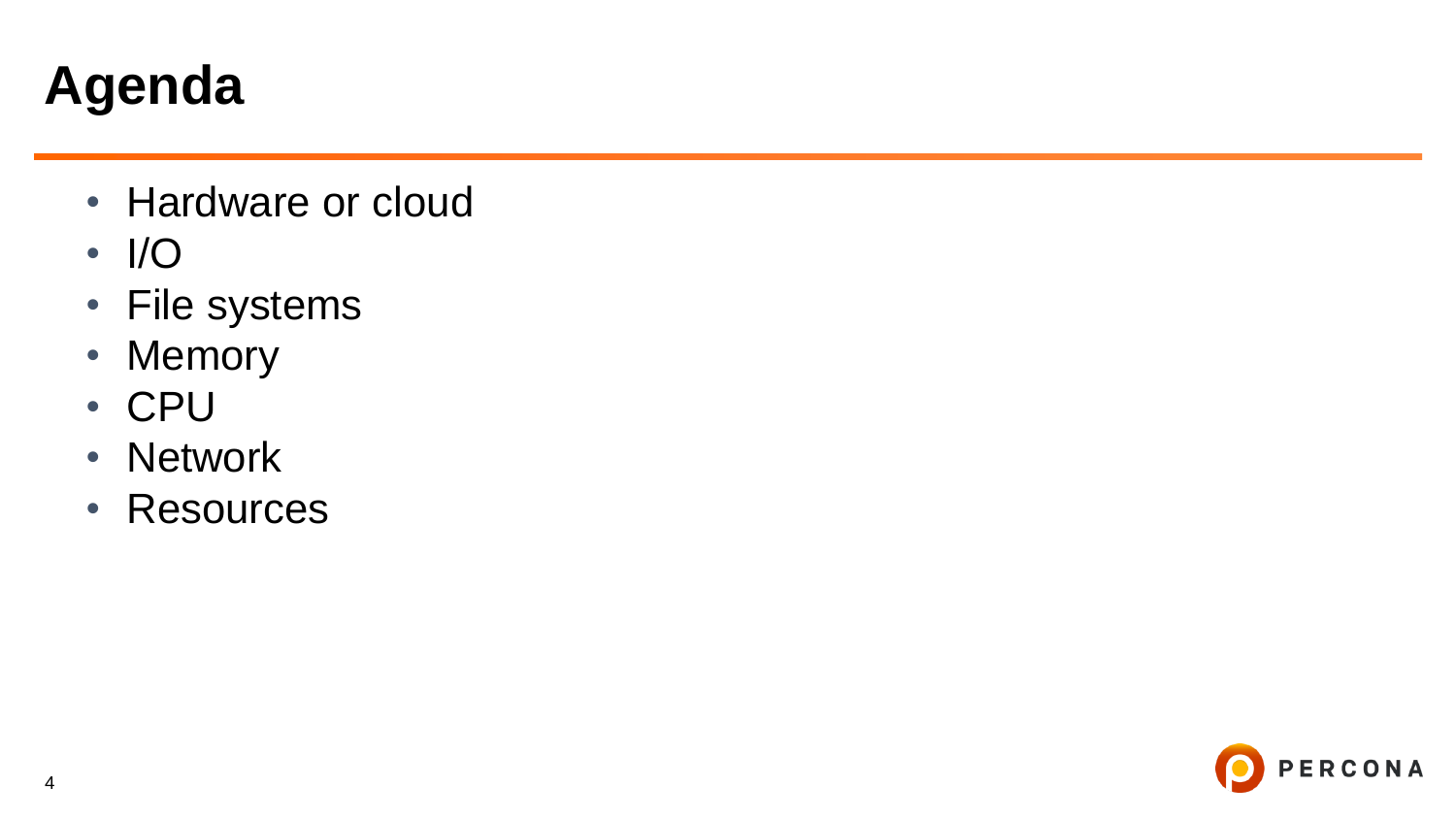# **Operating Systems**

- Focus of this talk: Linux
- Distributions are different: RHEL 6 has tuned, while Ubuntu doesn't
- Versions are different:
	- ▪RHEL 5: ktune
	- **RHEL 6: tuned**
	- **.RHEL 7:** tuned throughput-performance

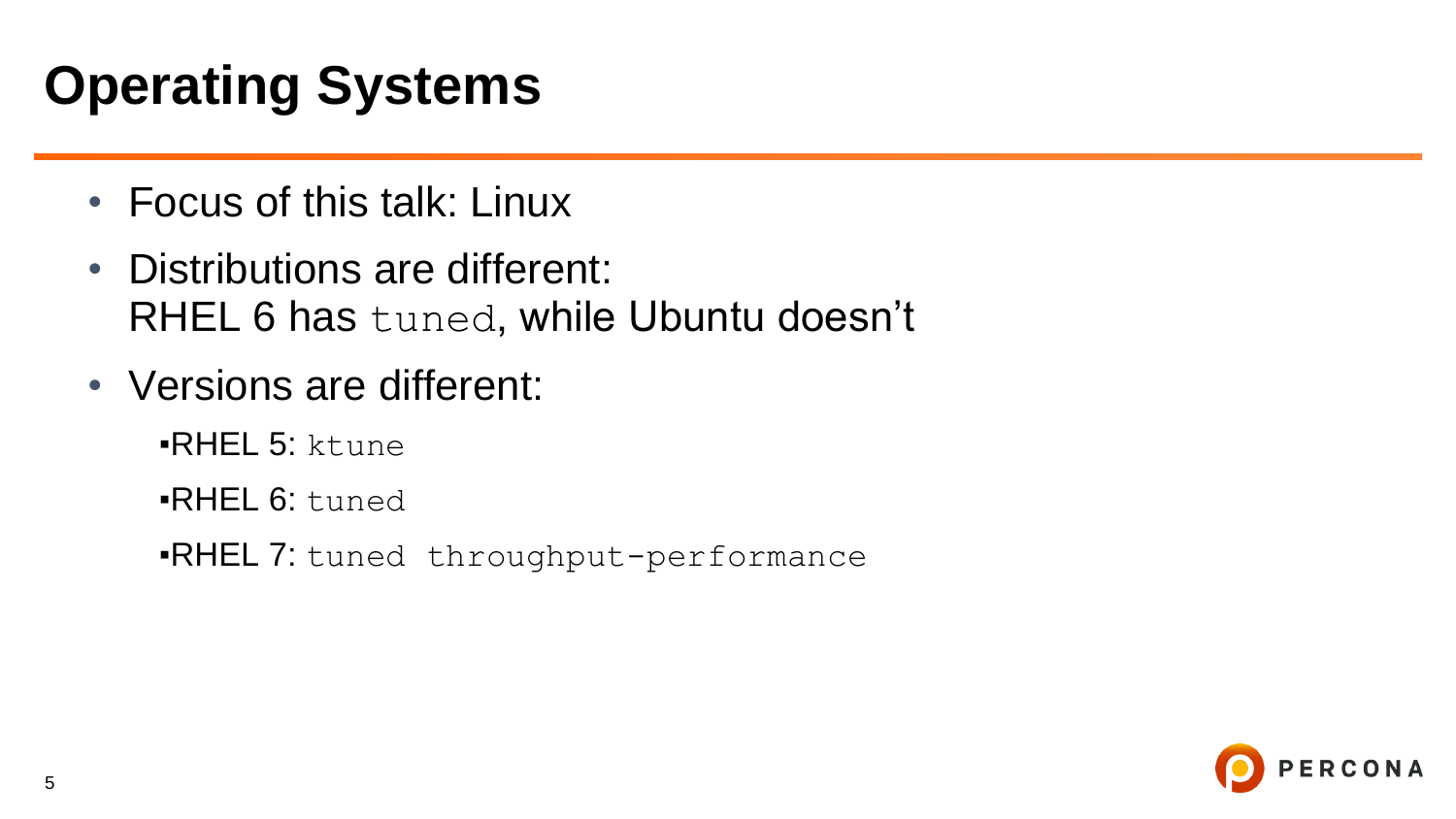#### **Hardware Considerations**

#### 1.CPU

2.Memory

#### **3.I/O**

▪Queries: from large table scans to index scans and row changes

**-Durability requires each transaction commit to be flushed to disk with**  $fsymc()$ 

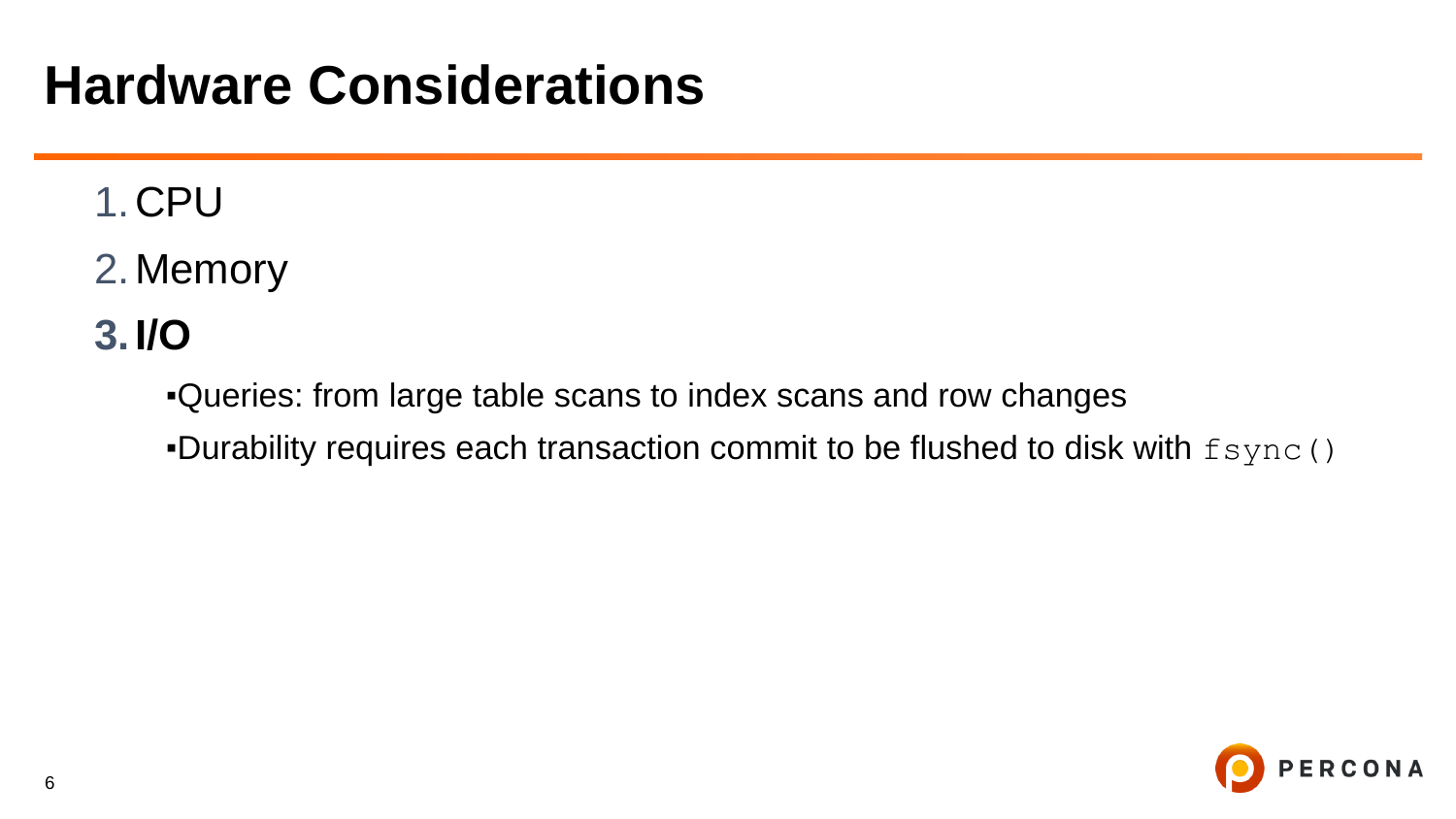Type of storage:

- SAS or SATA
- Ethernet (NAS or DRBD)
- SSD
- Fusion IO (NVMFS)

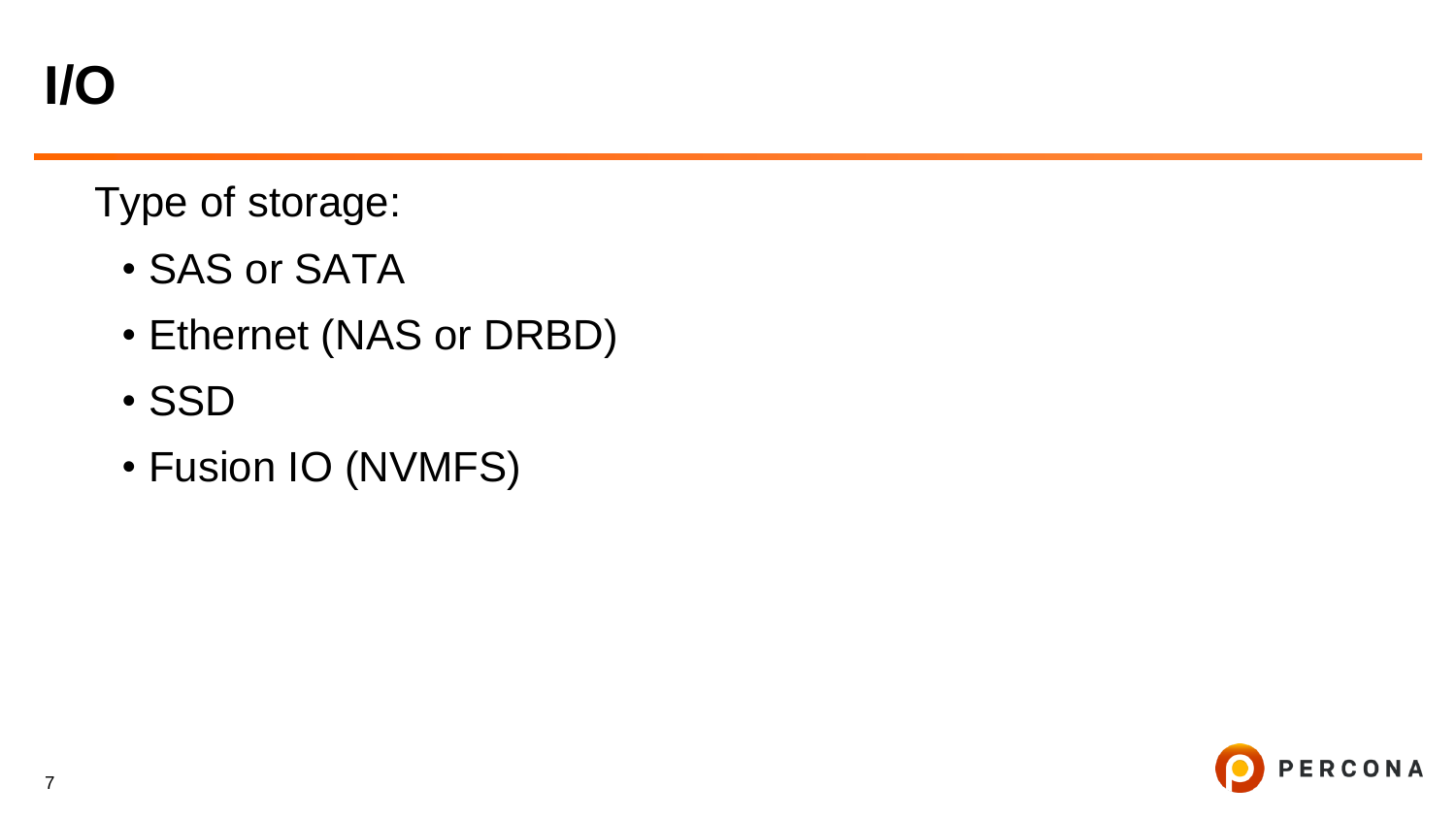#### **I/O Schedulers / Elevators**

- CFQ: default, good for slow storage (SATA)
- noop: low latency storage (SSD)
- **deadline: multi-process, disk-intensive apps**
	- Most database workloads benefit from this scheduler (goal is to prioritize process I/O)
	- **boot parameter** elevator=deadline
	- echo "deadline" > /sys/class/block/sda/queue/scheduler

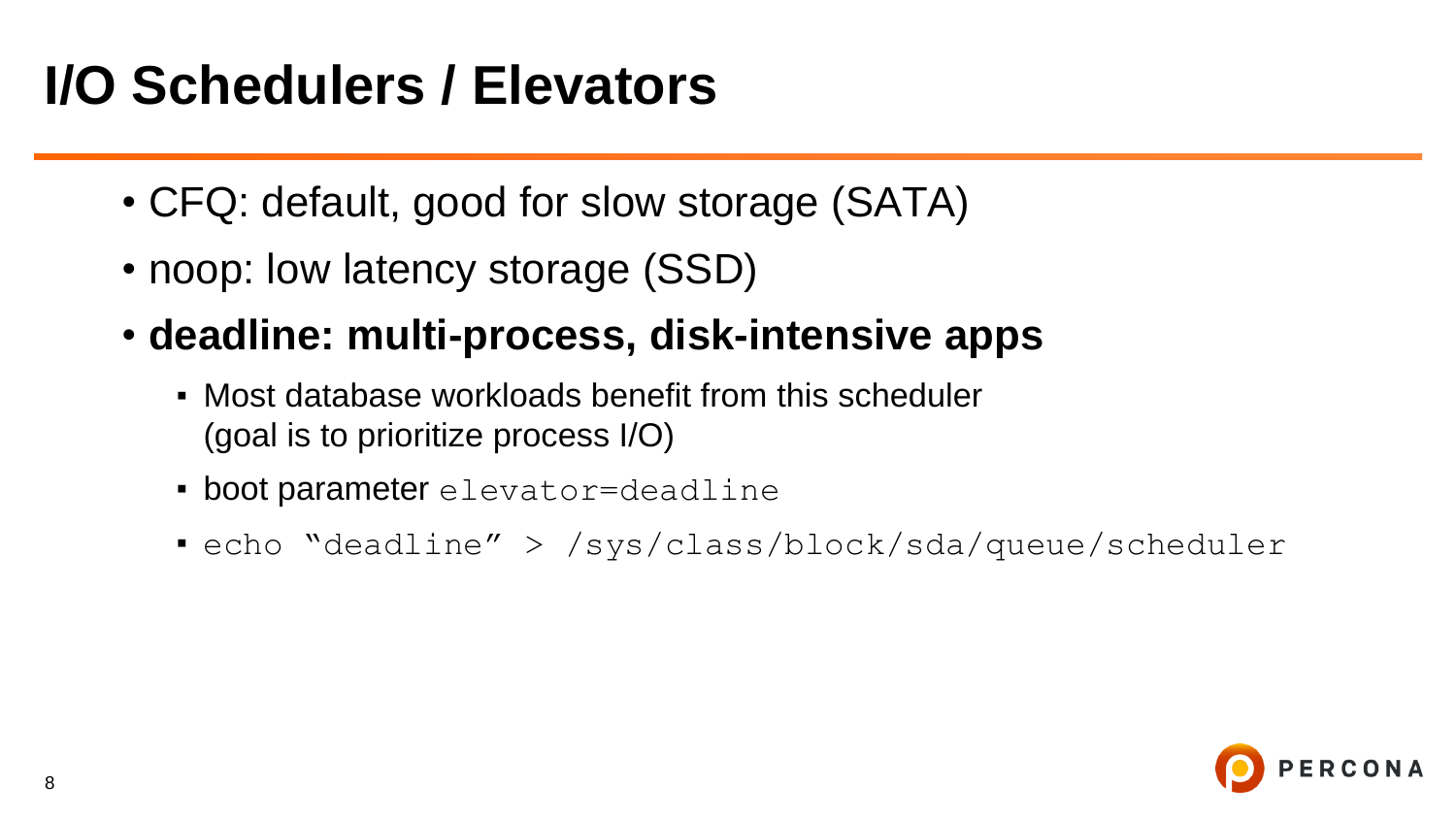### **Comparing I/O Schedulers**

|           | 1 thread tps | 1 thread ioutil% | 8 threads tps | 8 threads ioutils% |
|-----------|--------------|------------------|---------------|--------------------|
| deadline* | 15000        | $< 1\%$          | 19100         | $< 1\%$            |
| deadline  | 6850         | 32%              | 15250         | 45%                |
| cfq       | 5880         | 45%              | 1240          | 94%                |

\* innodb\_flush\_log\_at\_trx\_commit=0

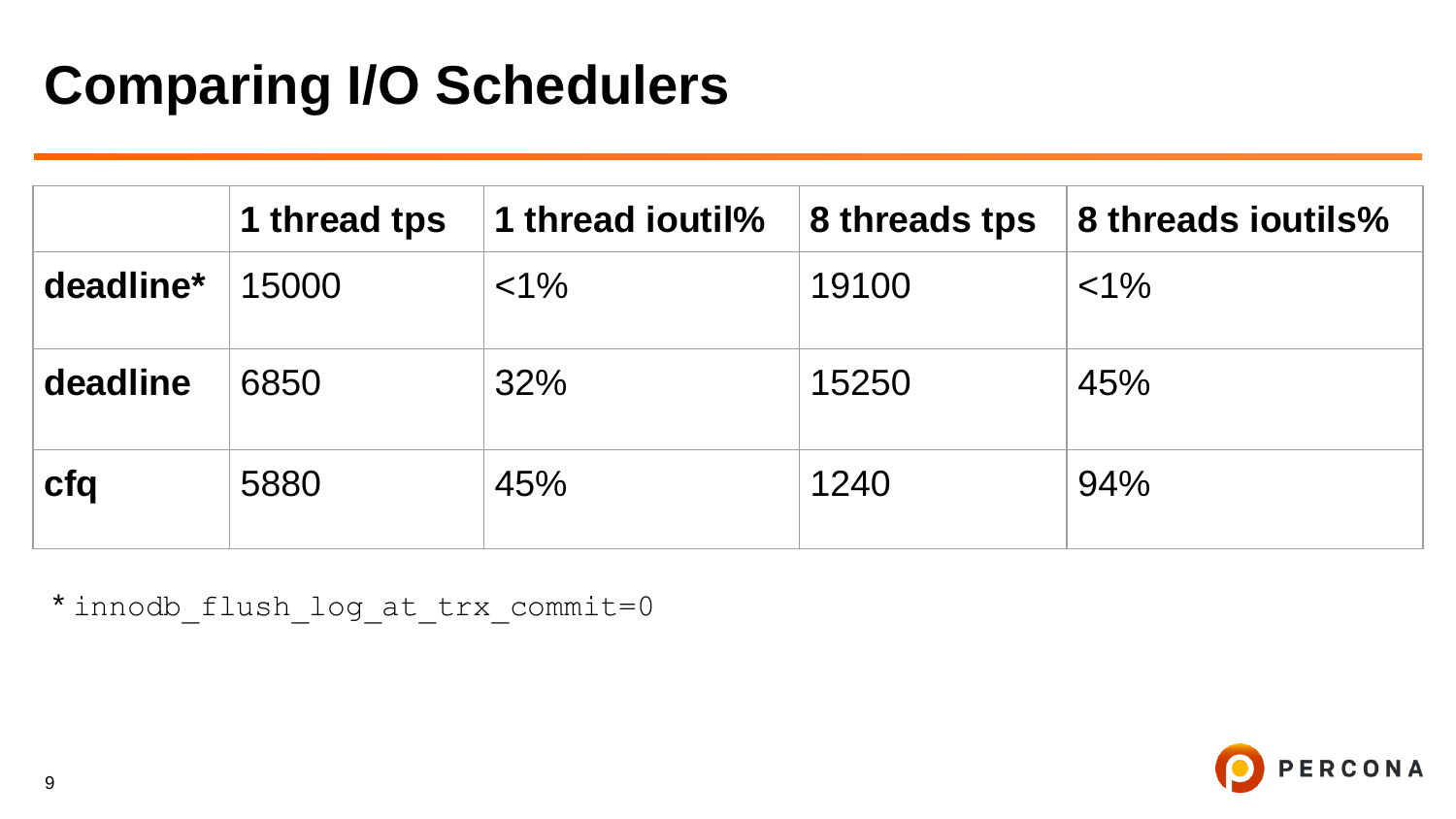### **File Systems**

---

- ext4: rw, data=ordered, nosuid, noatime, nobarrier
- **XFS**: nobarrier

- Turn off I/O barriers
- Separate files (/data/logs/undo) or not?
- Flash-backed write cache or battery-backed write cache (more fsync/s)?
- iostat -dmx <interval>

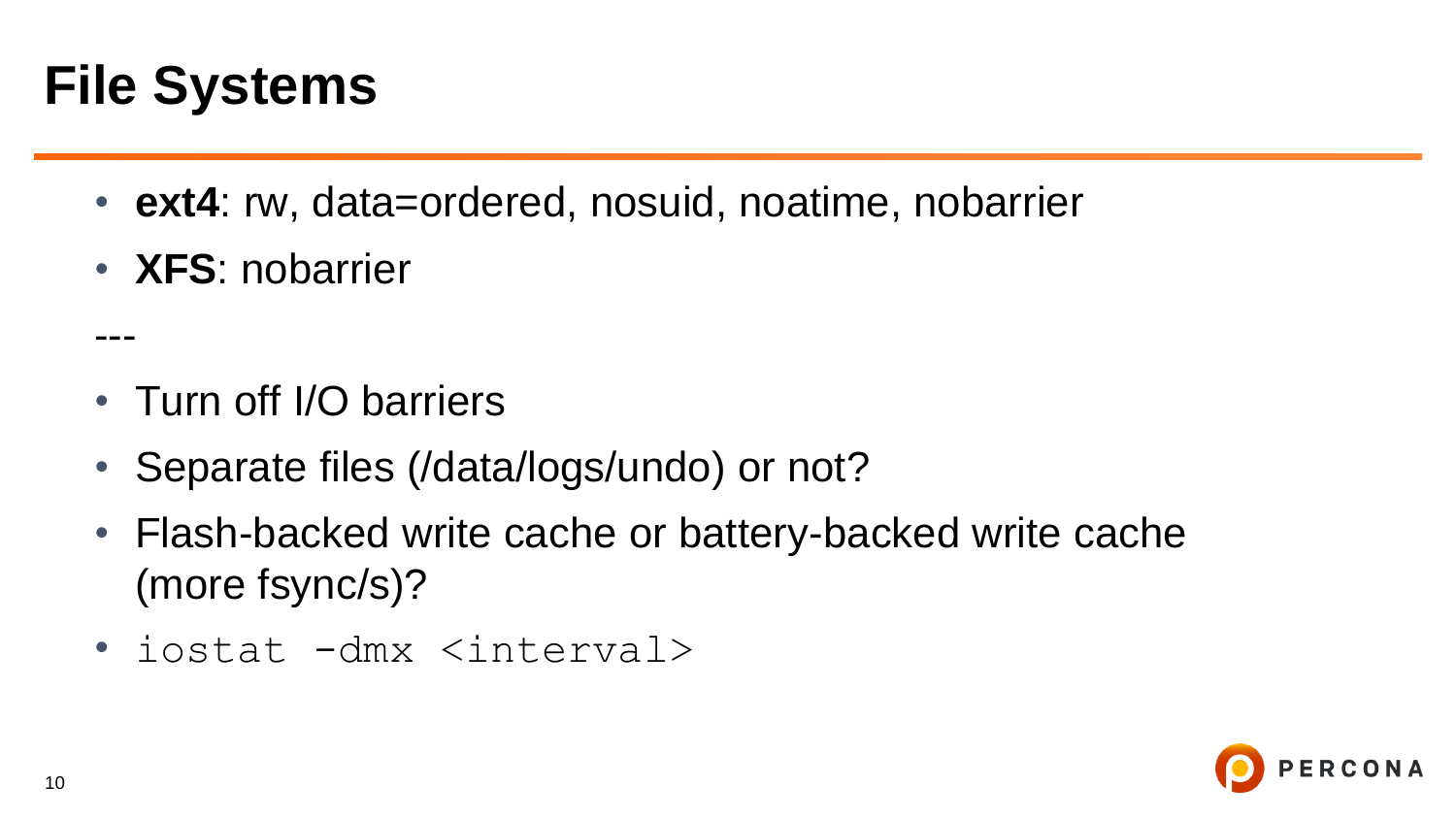#### **SSD vs Flash**

#### SSD:

- Much more IOPS than traditional disks
- Low latency
- Make sure you have a new RAID controller

Flash

- More IOPS than SSD
- Lower latency
- You can disable InnoDB doublewrite buffer (MariaDB 10.0+, Percona Server 5.6+)
- 11 • Parallel doublewrite buffer in PS 5.7

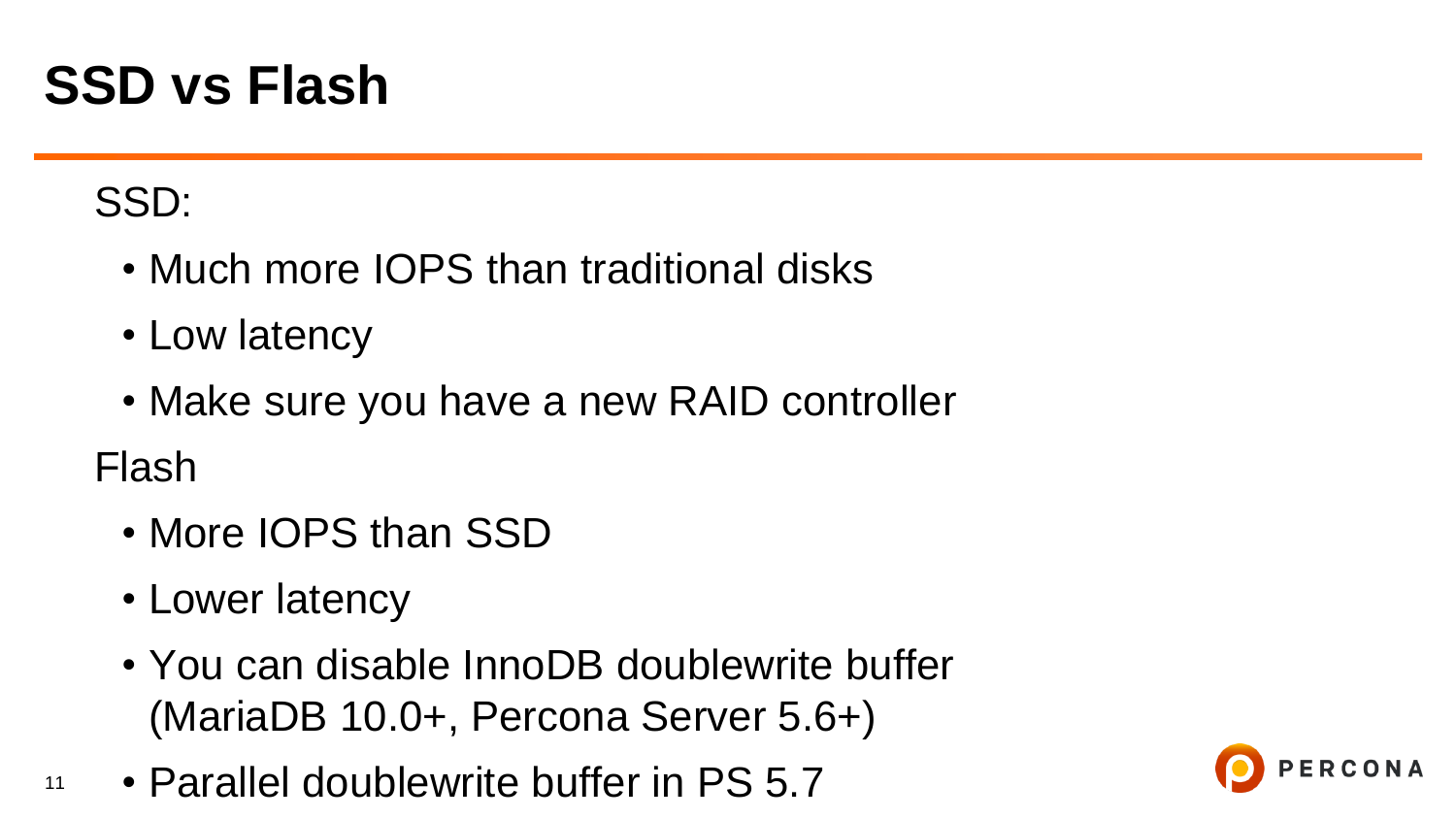

- RAID0: fast writes, reads, no redundancy
- RAID1: slower writes, fast reads
- RAID5: slow for random writes, fast for sequential writes, fast reads and slow recovery
- RAID10: fast reads and writes

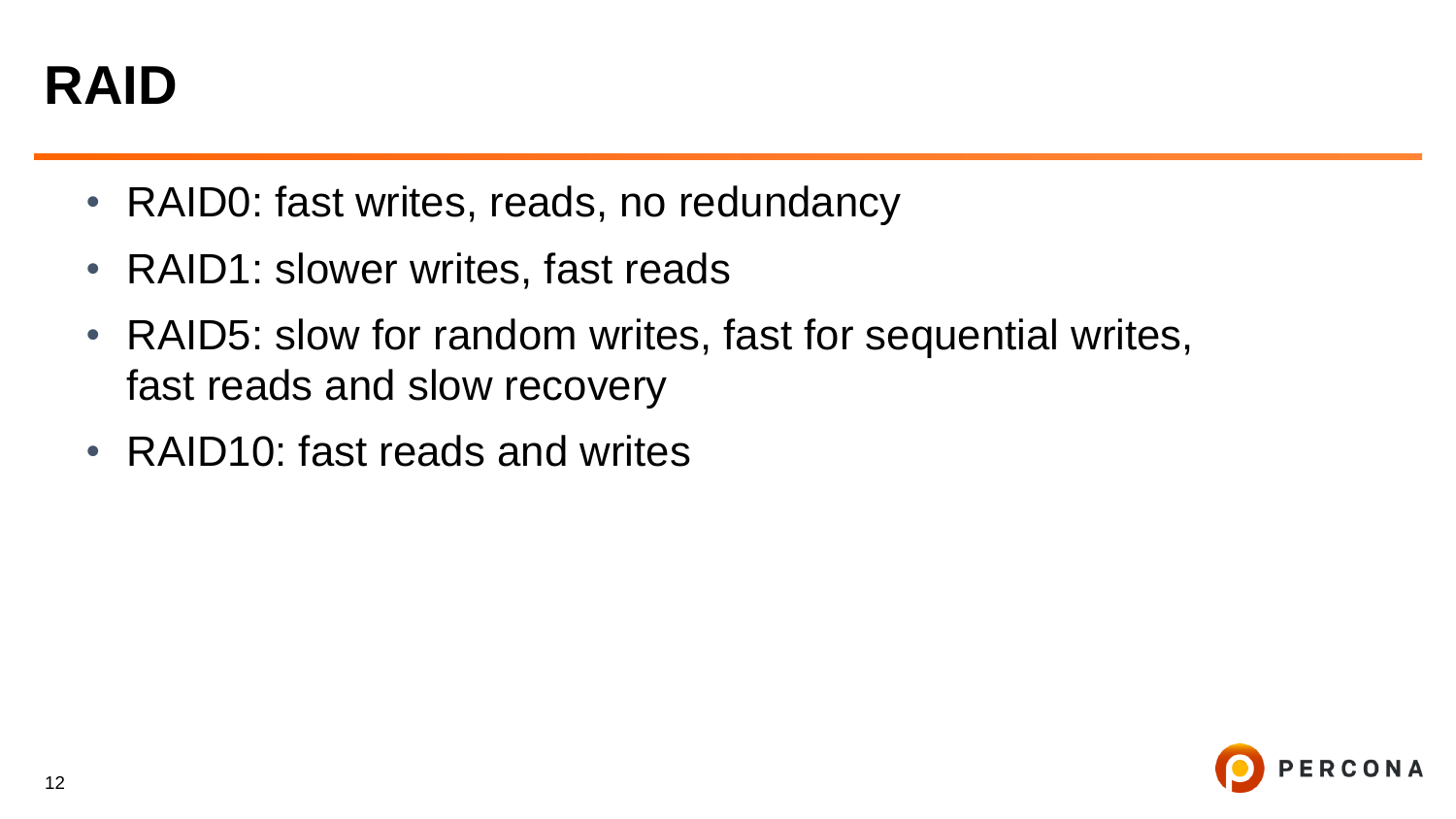#### **LVM**

#### Pros:

- Easily expand disk
- Snapshot backup

Cons:

- 2-3% performance overhead
- Snapshot penalties

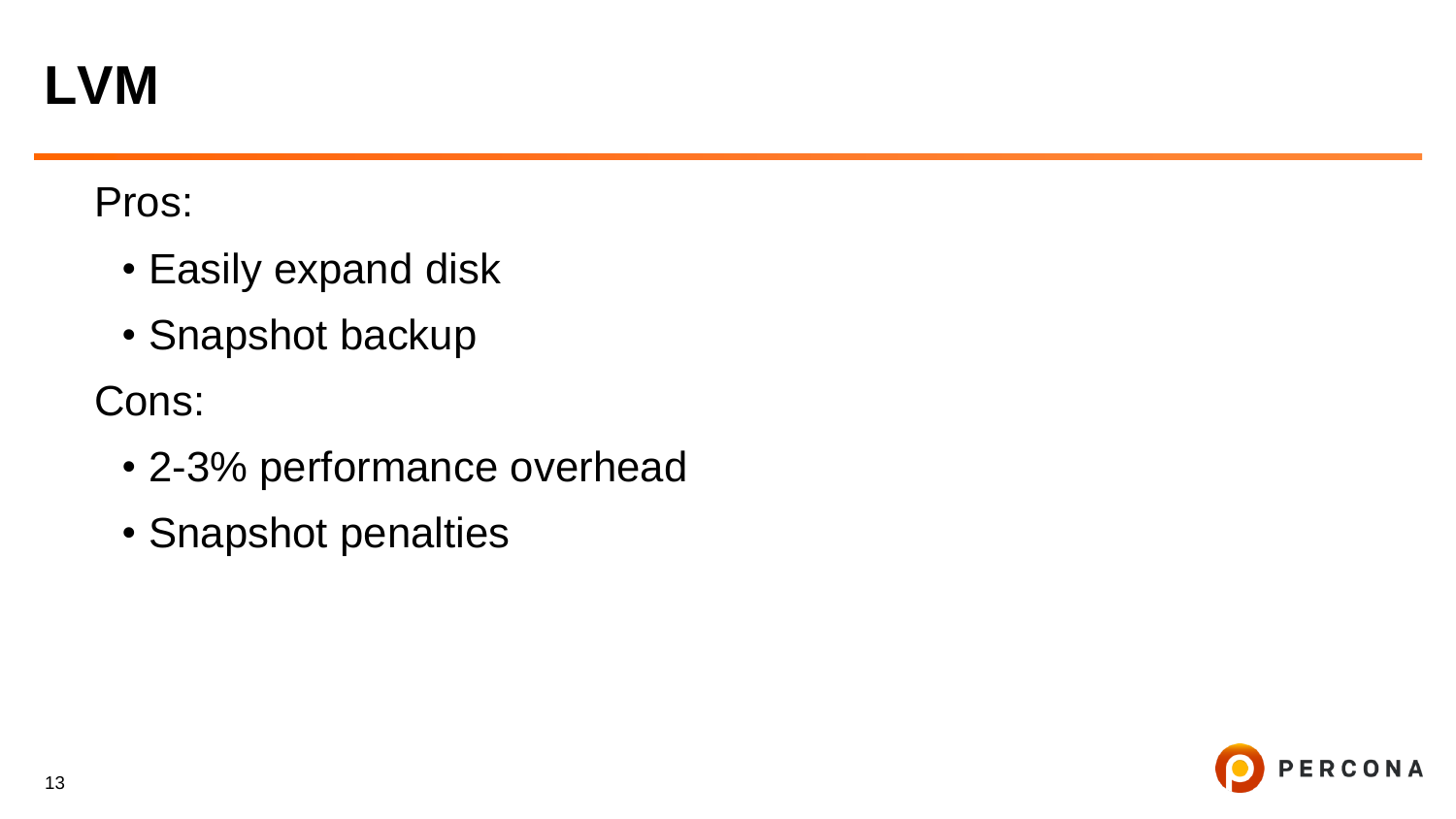#### **Memory**

- More RAM -> less I/O requirements
- Use ECC RAM
- "Swap insanity" on NUMA architectures

▪numactl --interleave=all mysqld &

- ▪Twitter patch / Percona Server 5.6+
	- •numa interleave option
	- •innodb\_buffer\_pool\_populate (NUMA decisions when buffer cache is clean)

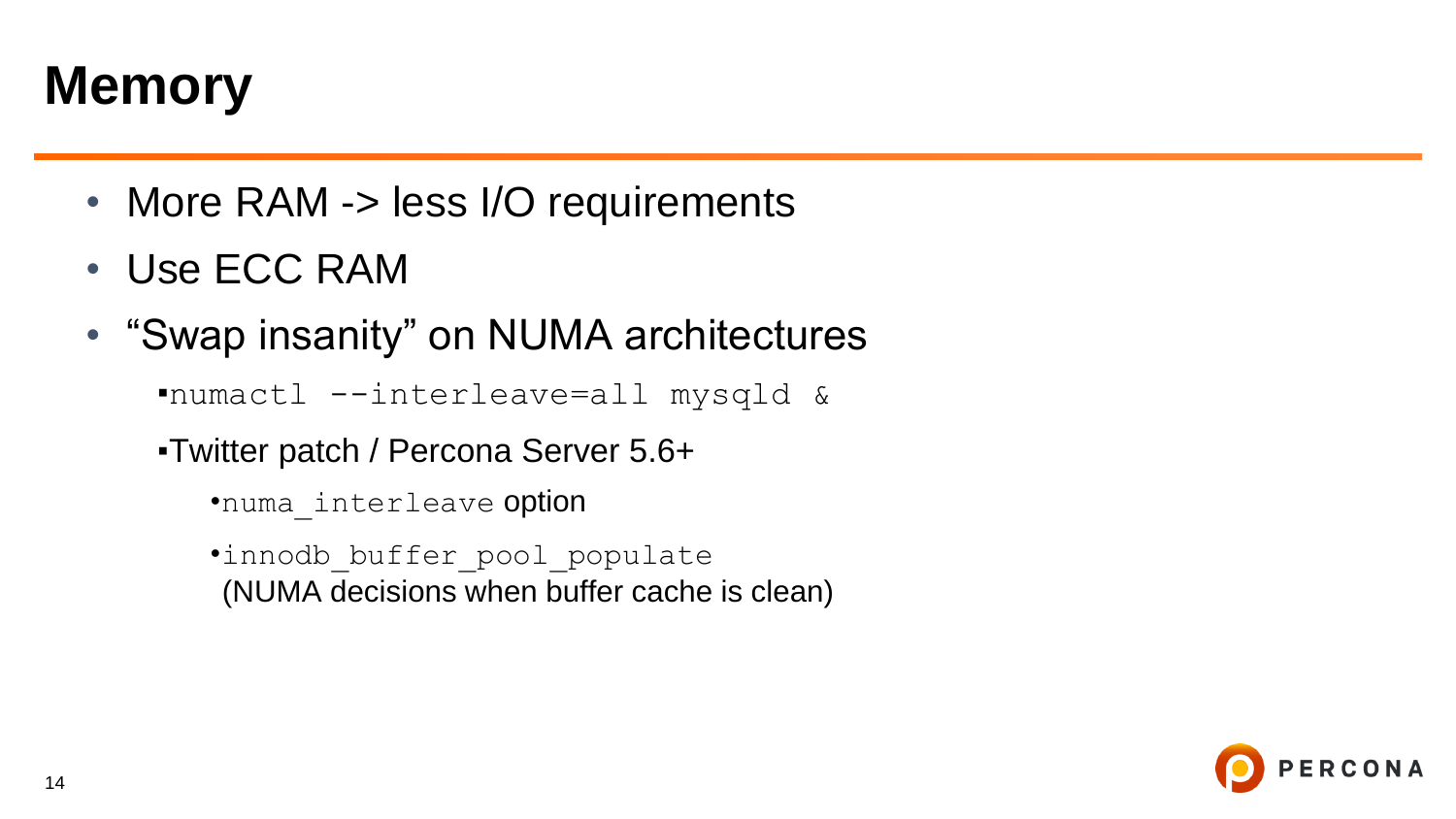### **Why does MySQL need memory?**

- Session buffers
	- ▪Sort buffer, temp tables
	- •Metadata / locking
		- ▪Index statistics, table definitions
	- •Caching data
		- ▪Decrease reads: faster response time
		- ▪Decrease random writes: queues write in cache, perform more sequential writes

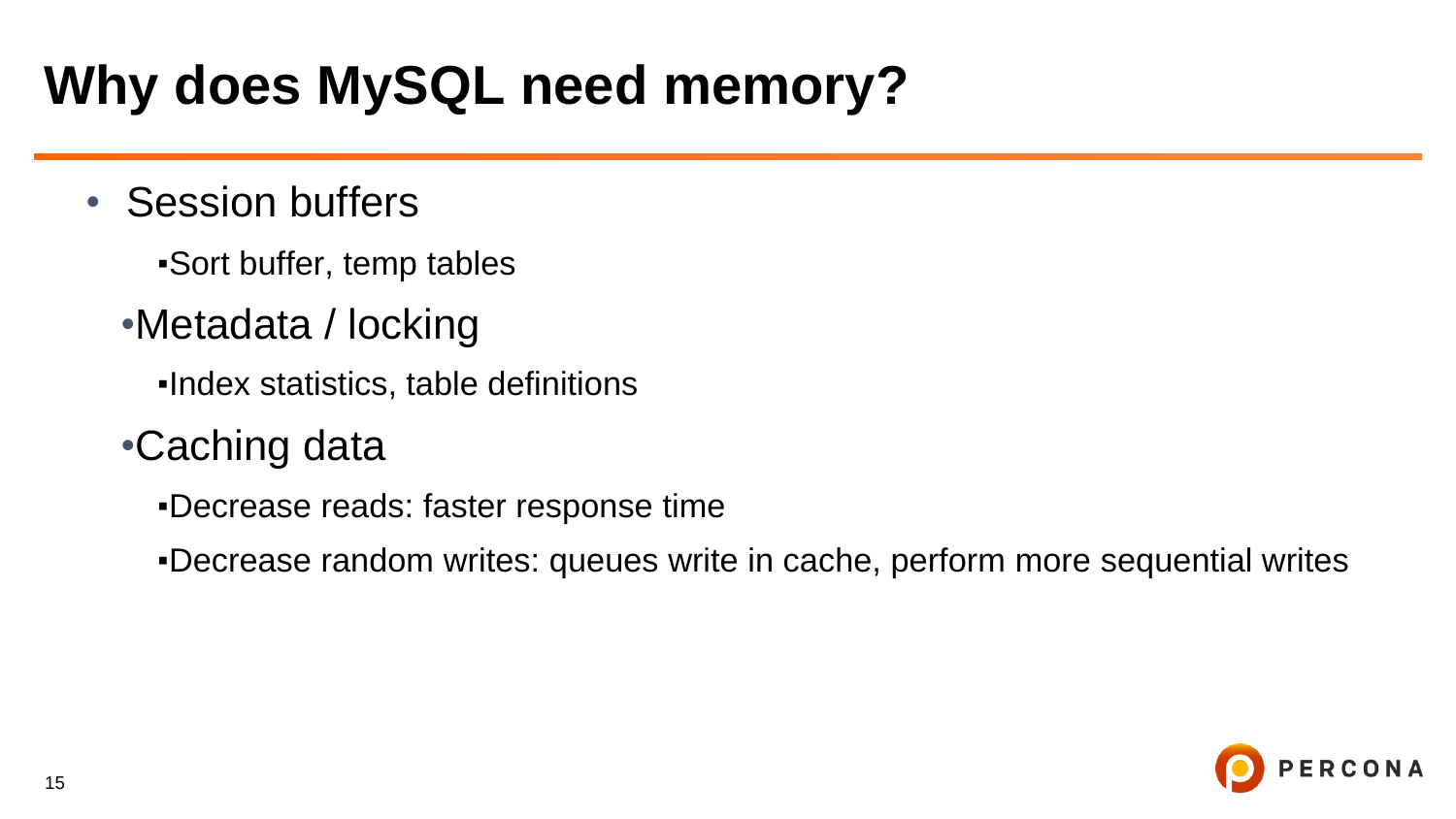### **Where else is memory used?**

#### • File system cache

▪Binary / relay logs

▪MyISAM data relies on file system cache

▪PostgreSQL and MyRocks uses the concept of write-ahead logging (WAL)

#### •MySQL cache

.innodb buffer pool size (pages)

**.MyISAM's** key buffer size (indexes)

#### •Per-session buffers

▪sort\_buffer\_size, join\_buffer\_size, read\_buffer\_size, tmp\_table\_size •free -m / SHOW ENGINE INNODB STATUS

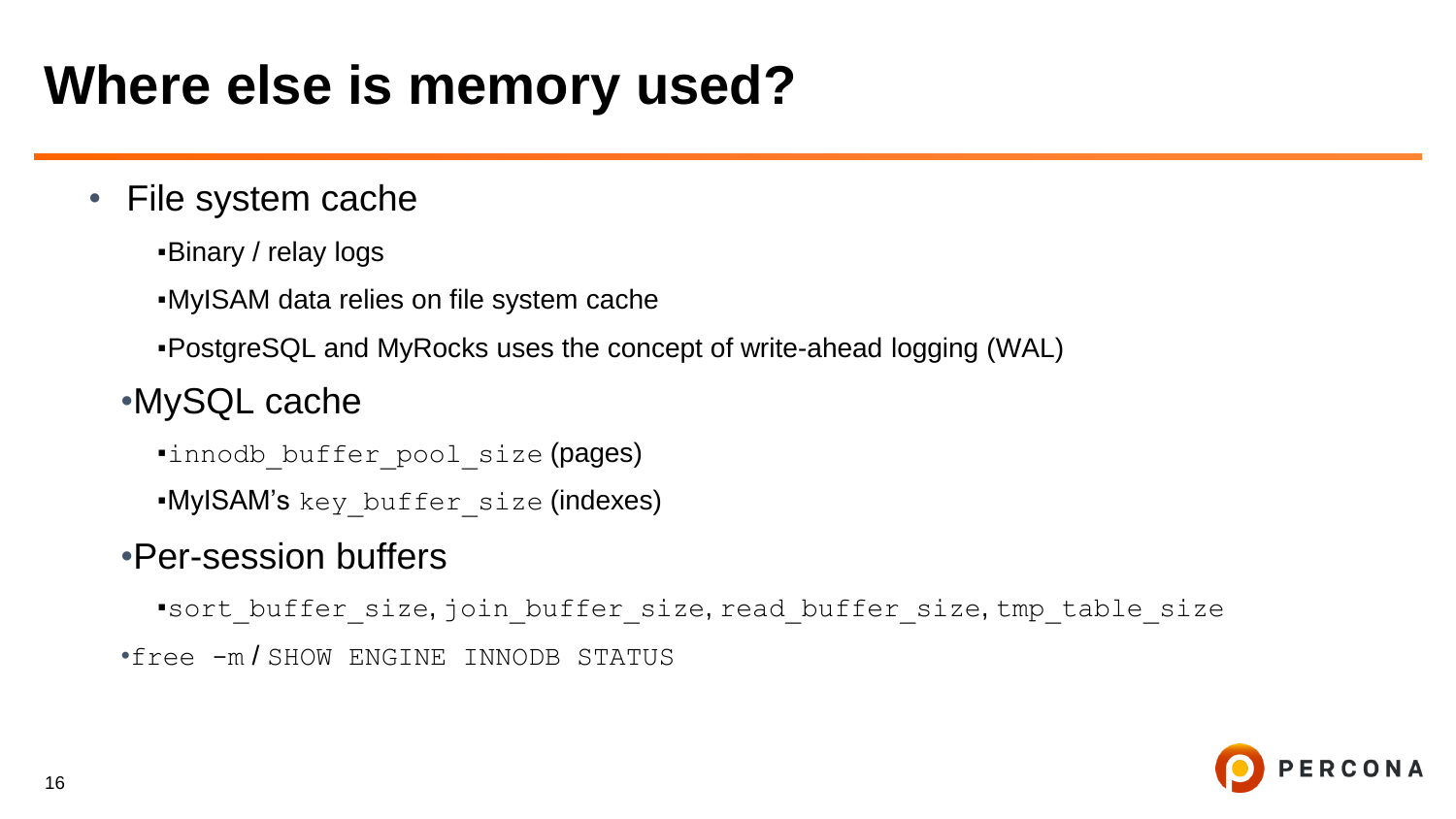#### **Transparent huge pages**

- 2M (or even 4M) instead of standard 4K pages in Linux
- vm.nr\_hugepages=8192
- MySQL benefits from huge pages, MongoDB and Redis does not
- You should turn off huge pages on latest Percona Server because of TokuDB

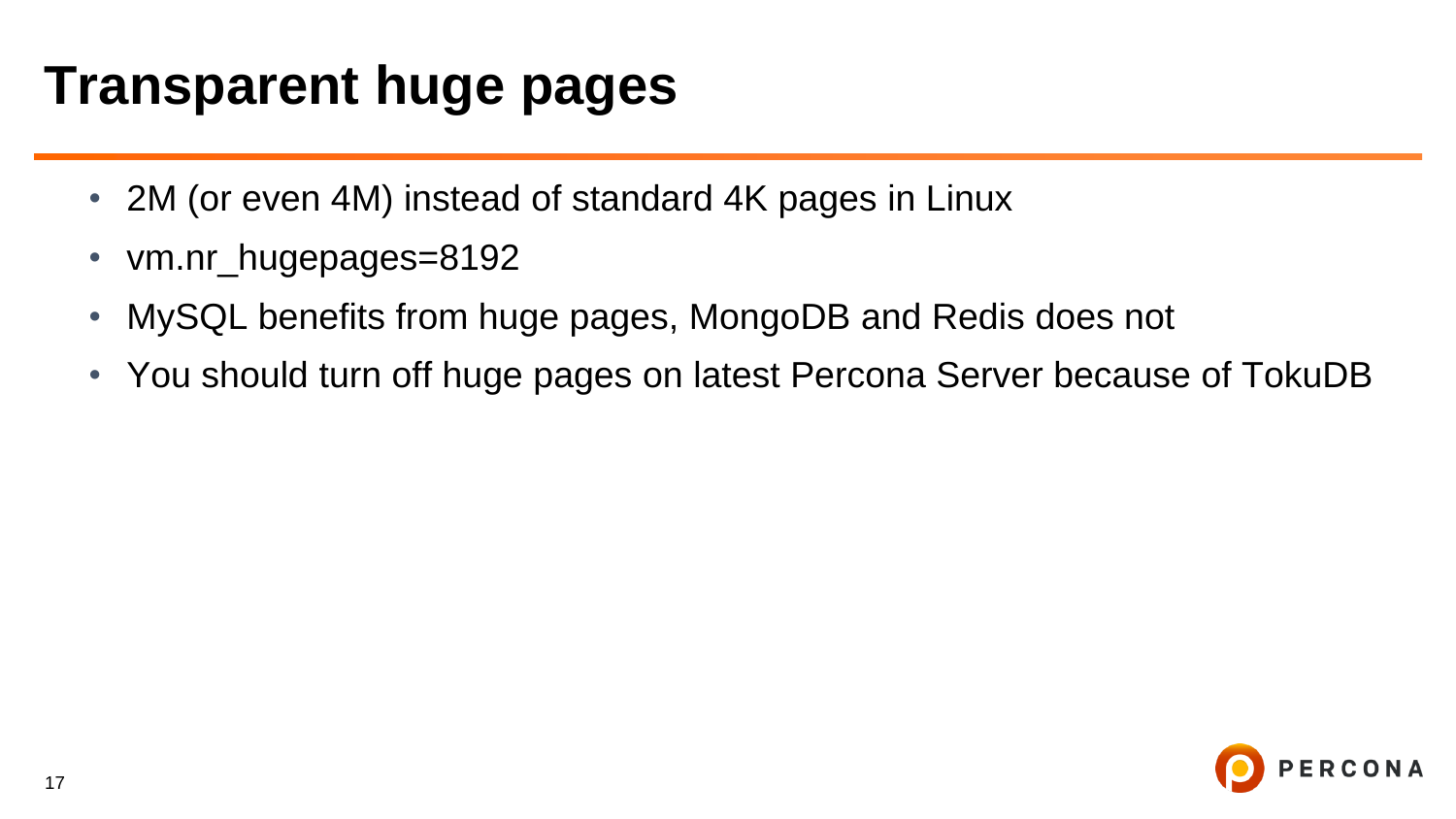# **Swappiness**

- Controls how aggressively the system reclaims "mapped" memory
- Default is 60 (vm.swappiness=0 is fine, but not for newer kernels where =1 is better)
	- ▪Decrease for more aggressive reclaiming of unmapped pagecache memory
	- ▪Increase for more aggressive swapping of mapped memory
	- •3.5 kernels change behavior (this was backported to RHEL 2.6.32-303)

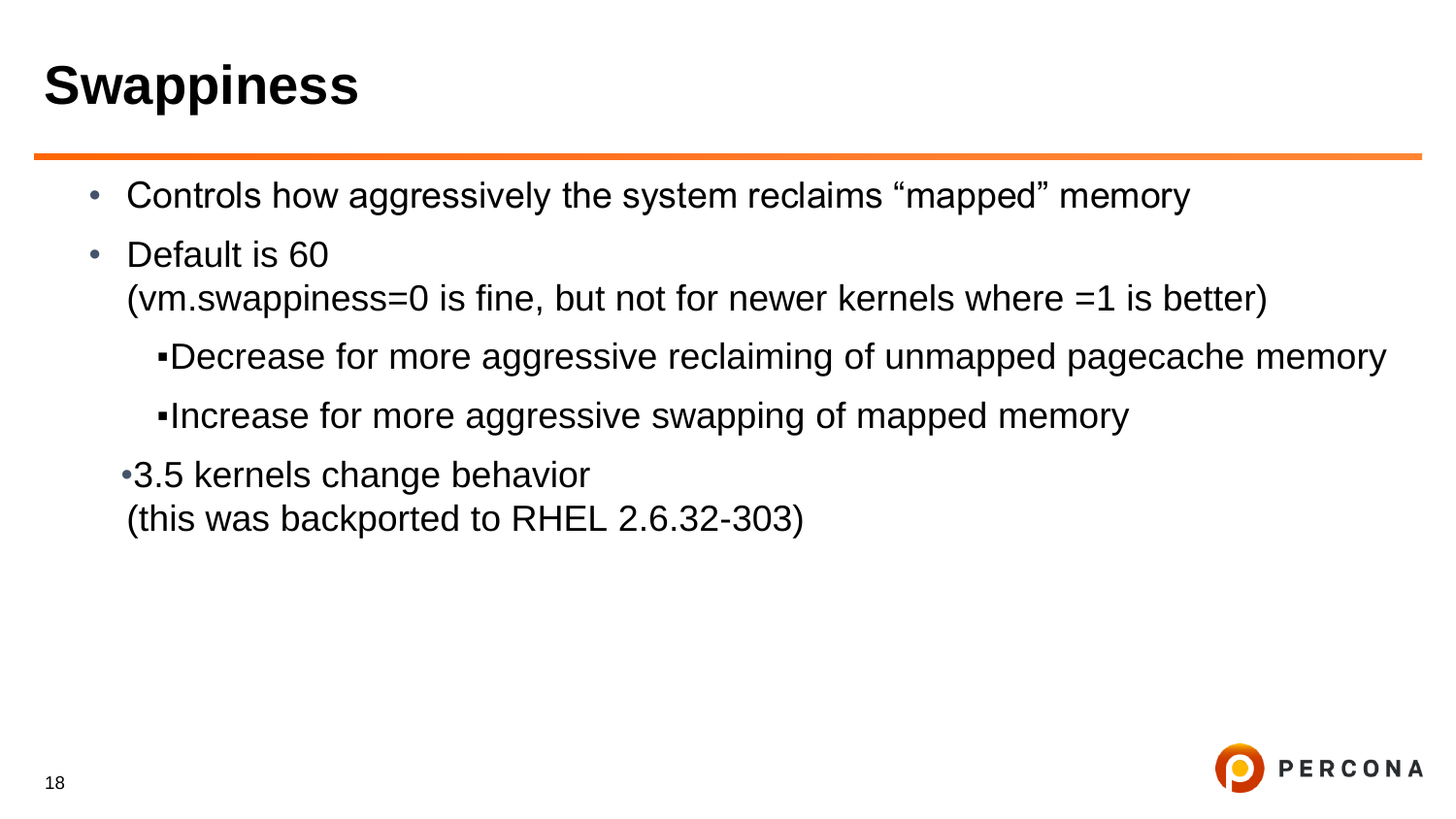### **CPU**

Default power scheme is ondemand. It is generally better to use performance governor:

echo "performance" > /sys/devices/system/cpu/cpu0/cpufreq/scaling\_governor

- Do not activate the powersave scheme
- Use tools such as cpufrequtils and cpupower to configure
- Check BIOS settings that might limit CPU frequency (turbo mode, C-state, OS power control)

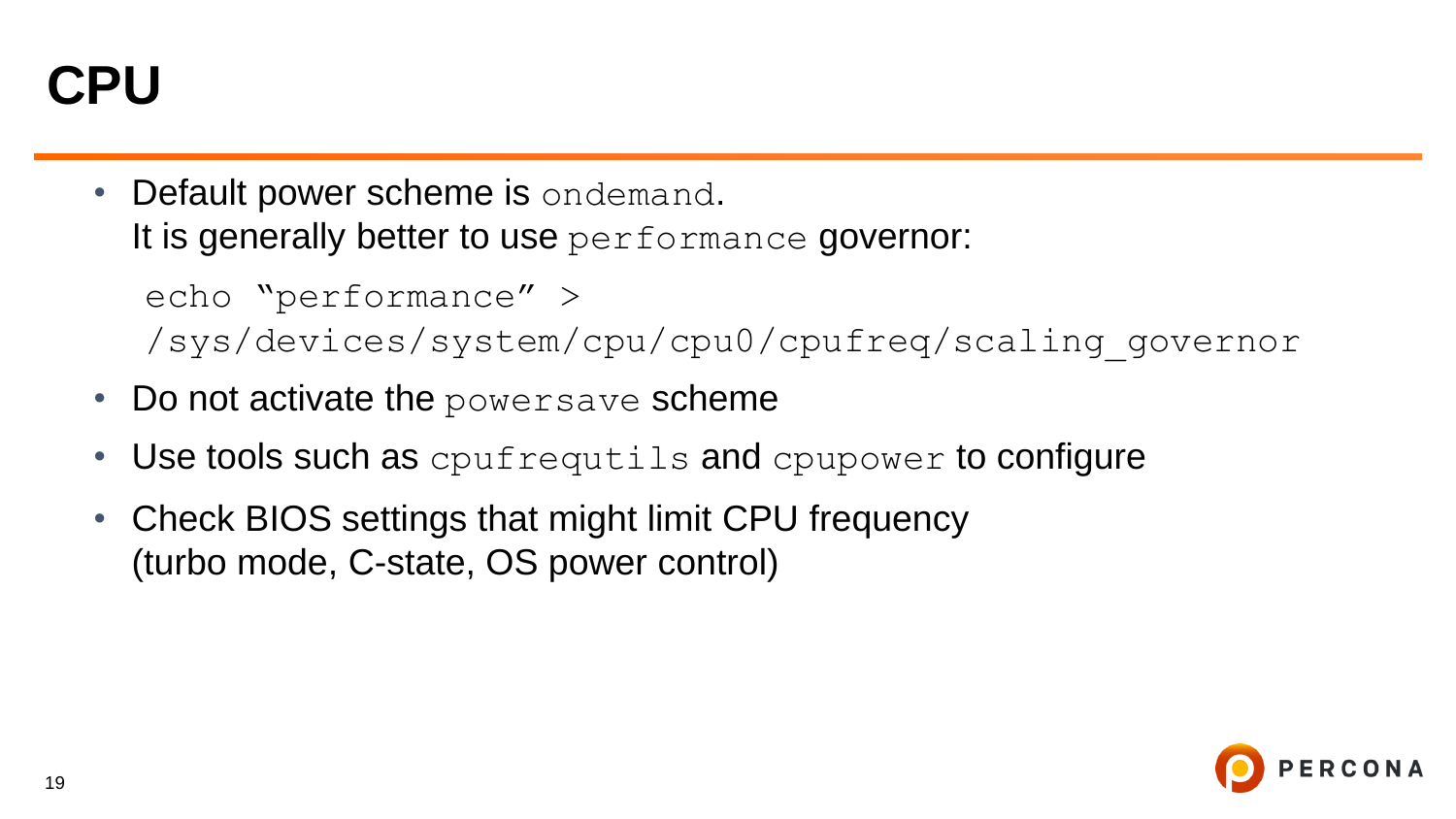### **Network**

- Tools: tc, dropwatch
- Use gigabit Ethernet (more bandwidth = less latency)
- Can also trunk/bond for HA
- net.ipv4.tcp no metrics save=1
- Enable ARP (address resolution protocol) filter to prevent ARP flux echo 1 > /proc/sys/net/ipv4/conf/all/arp\_filter
- Set MTU (max transmission unit) size to 9000 (jumbo frames)
- sar -n DEV

(network statistics for eth0, eth1, etc)

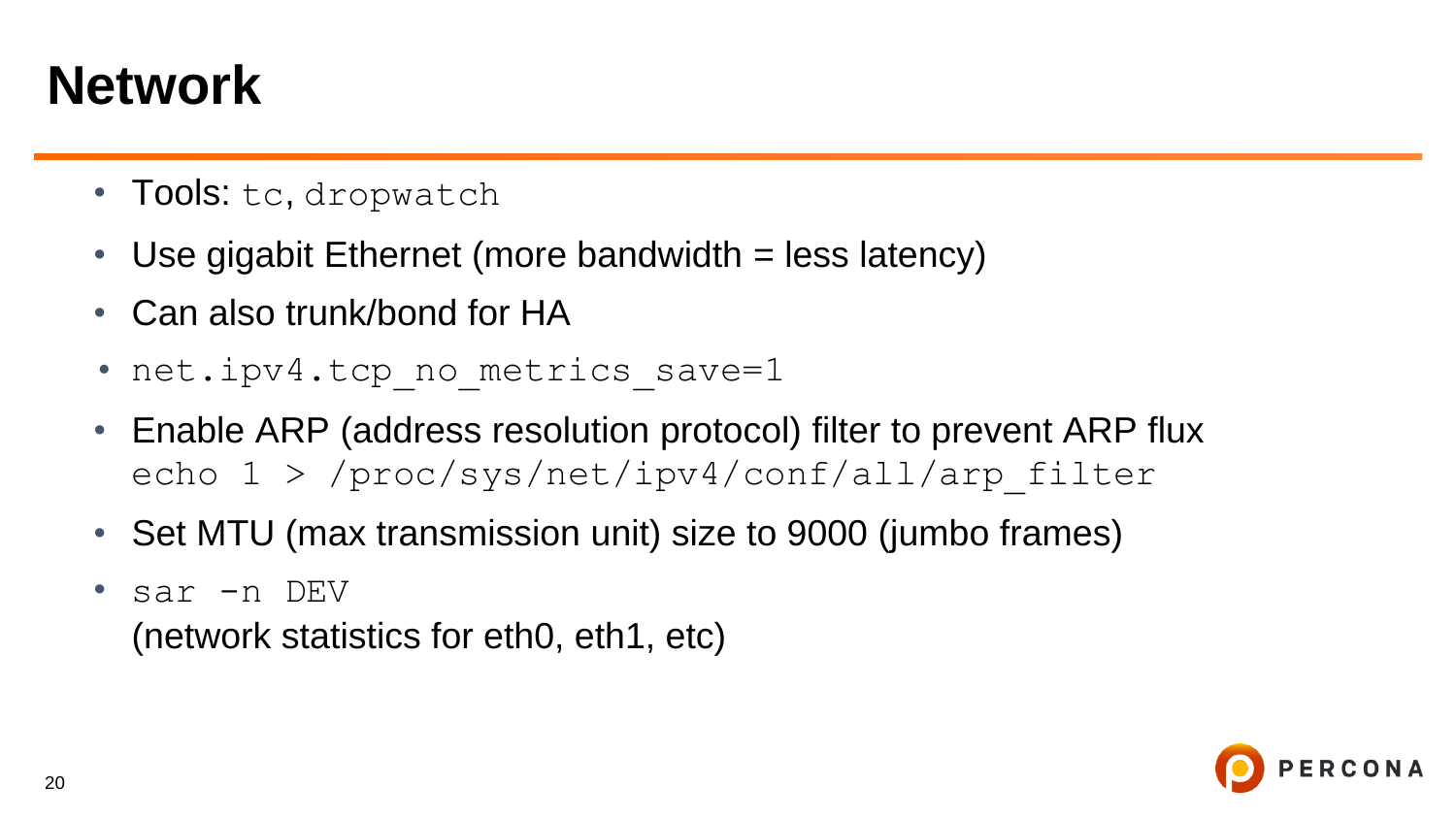#### **Network continued**

#### •Settings in /etc/sysctl.conf

**-Allow more connections to queue up:** net.ipv4.tcp\_max\_syn\_backlog = 4096

- Increase kernel packet buffers: net.core.netdev\_max\_backlog = 4096
- Increase socket connection wait queue: net.core.somaxconn = 4096
- **Reduce TCP timeout that comes after closing socket (default**  $60 = 1$ **min):** net.ipv4.tcp fin timeout =  $30$ •Runtime: echo 4096 > /proc/sys/net/ipv4/tcp\_max\_syn\_backlog

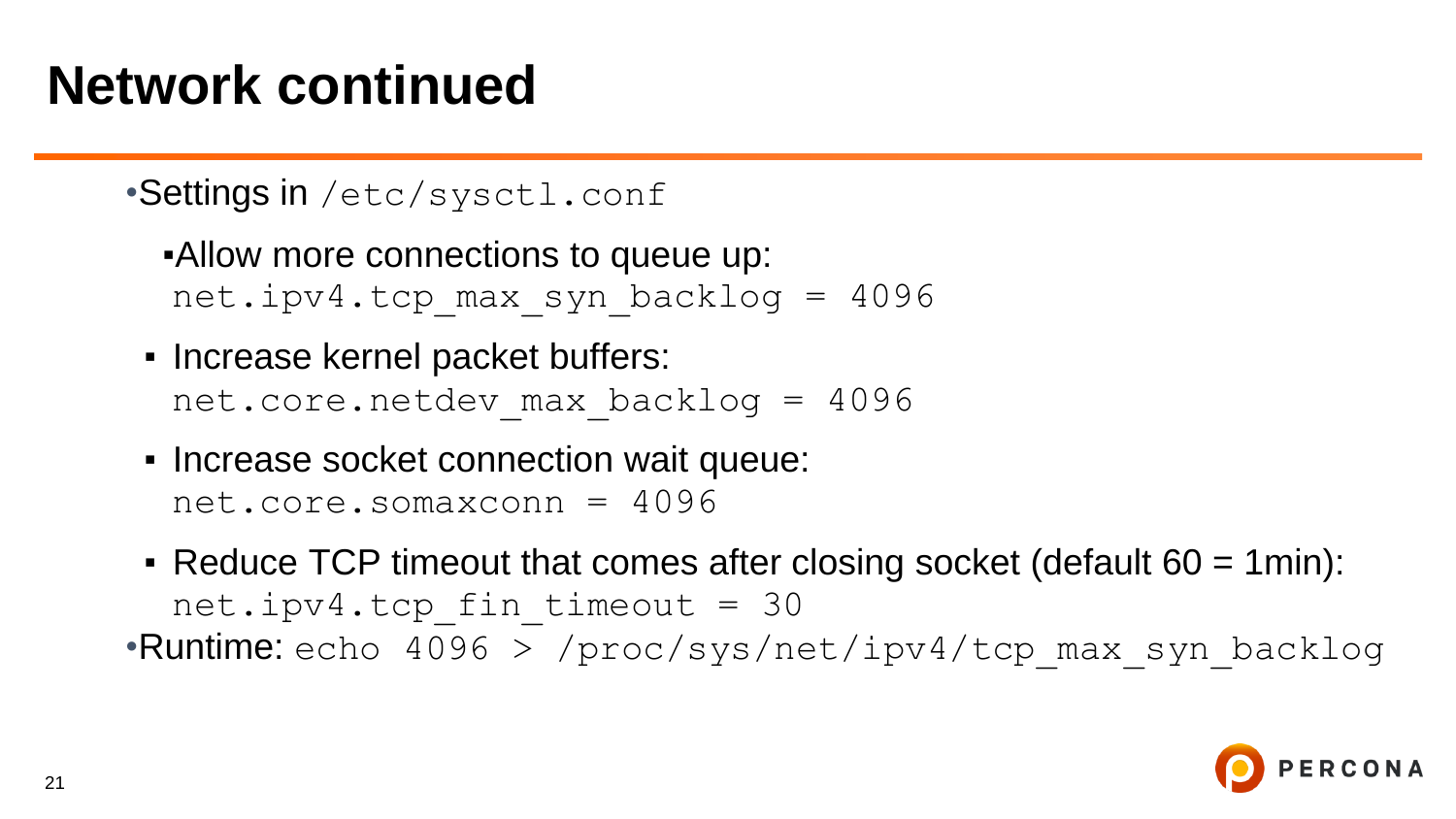# **Network final thoughts**

•Fully synchronous replication (Percona XtraDB Cluster or NDBCluster): **As fast as your slowest node**

•Leave the first NIC for transactions and route gcomm traffic to the 2nd NIC \*evs.send window + evs.user send window should be more than 512 (number of data packets in replication at a time)

<https://www.percona.com/blog/2016/03/14/percona-xtradb-cluster-in-a-high-latency-network-environment/>

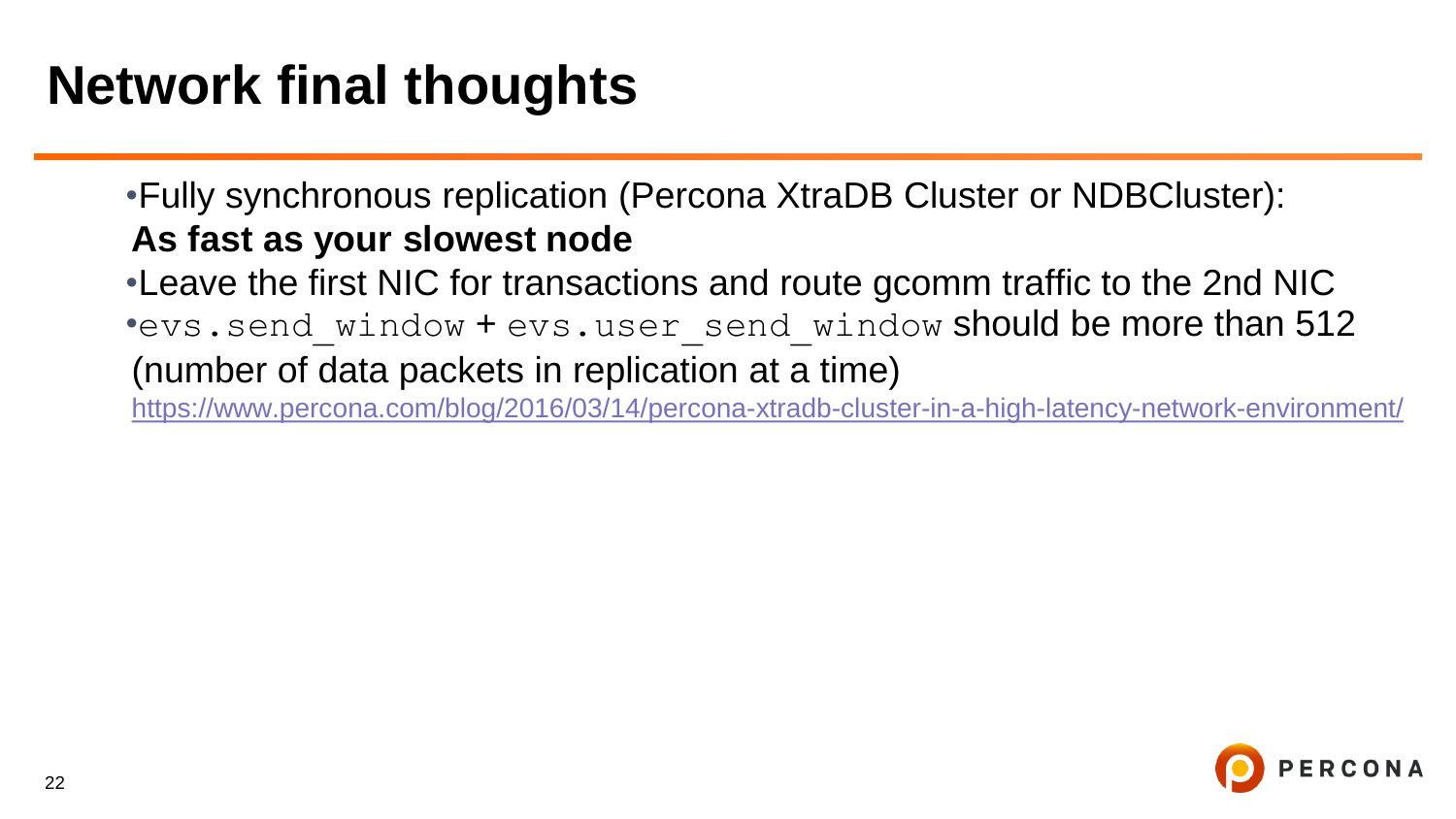#### **Resource limits**

•ulimit (/etc/security/limits.conf) ▪-f (file size): unlimited ▪-t (cpu time): unlimited ▪-v (virtual memory): unlimited ▪-n (open files): 64000 ▪-m (memory size): unlimited ▪-u (processes/threads): 32000

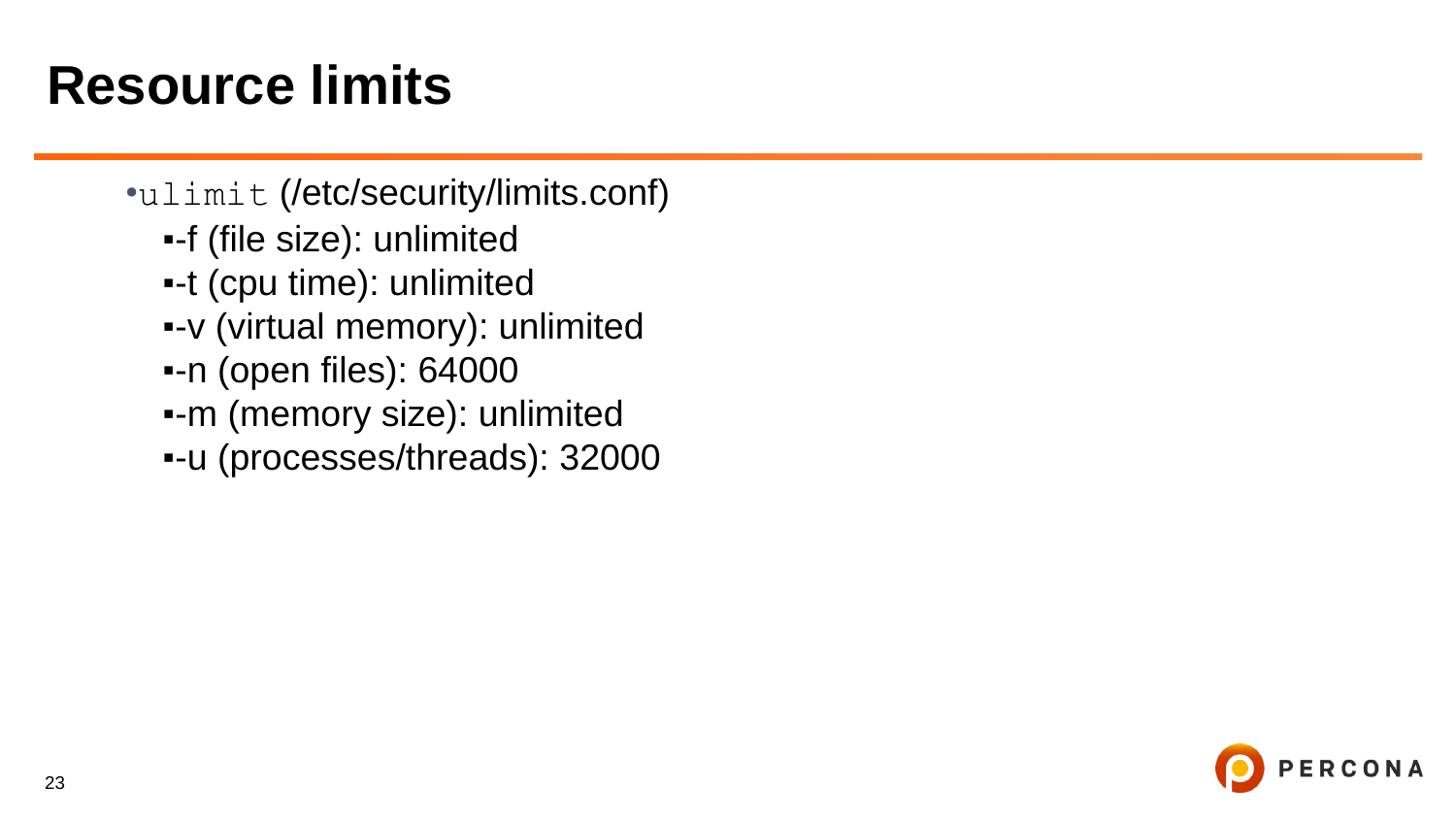#### **Tune that database!**

• Find slow queries and fix them

▪pt-query-digest

■PMM: <https://www.percona.com/software/database-tools/percona-monitoring-and-management>

•Reduce locking or time waiting (run benchmarks for your app all the time)

•Configure database server settings! For example /etc/my.cnf

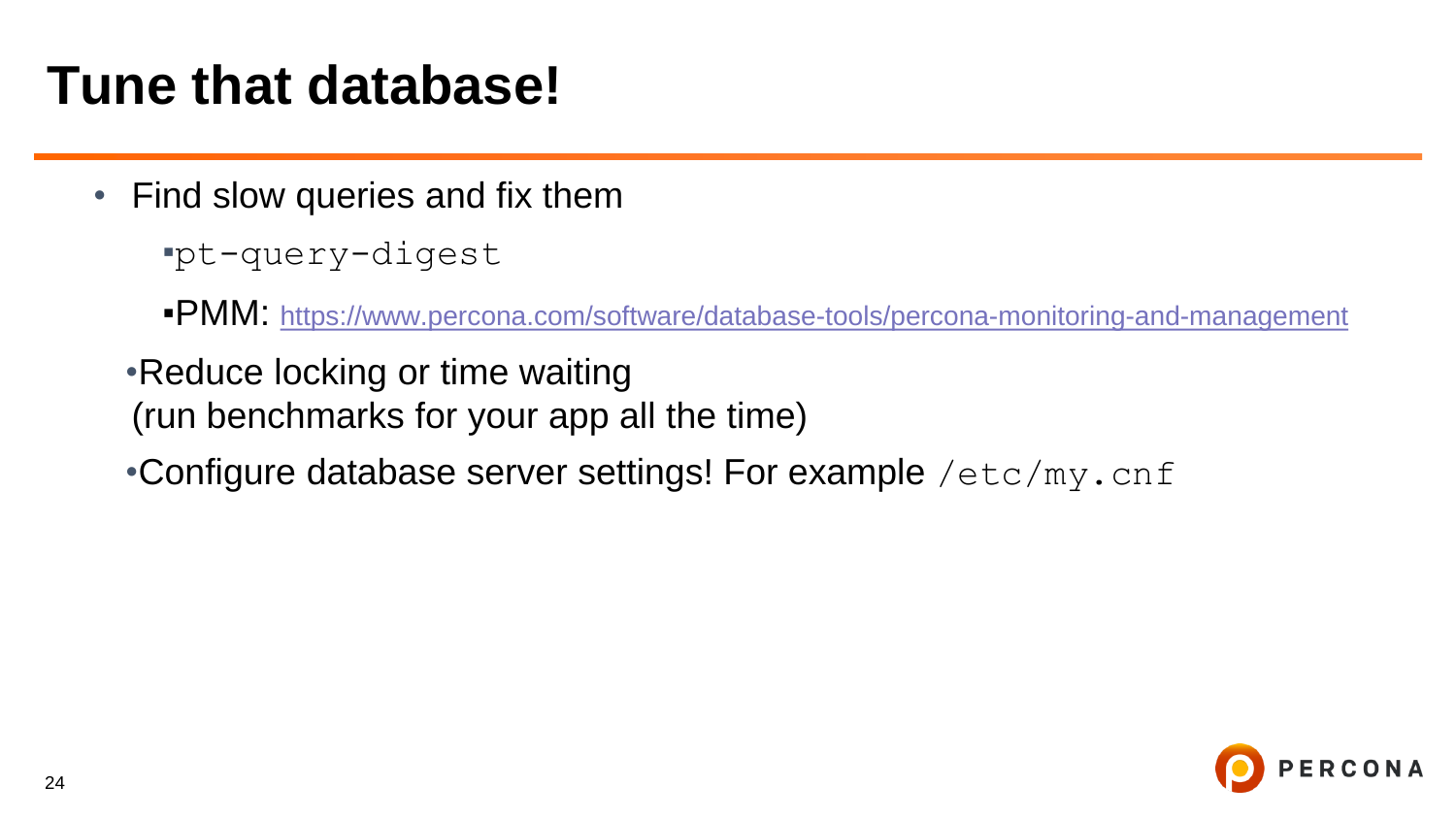# **KVM / Xen / other virtualization**

- •Database performance depends mostly on hardware
- •For KVM you can turn off caching at device level
- •Native AIO used over threaded nowadays
- •VMWare crash consistency:

[https://kb.vmware.com/selfservice/microsites/search.do?language=en\\_US&cmd=displayKC&externalId=1008542](https://kb.vmware.com/selfservice/microsites/search.do?language=en_US&cmd=displayKC&externalId=1008542)

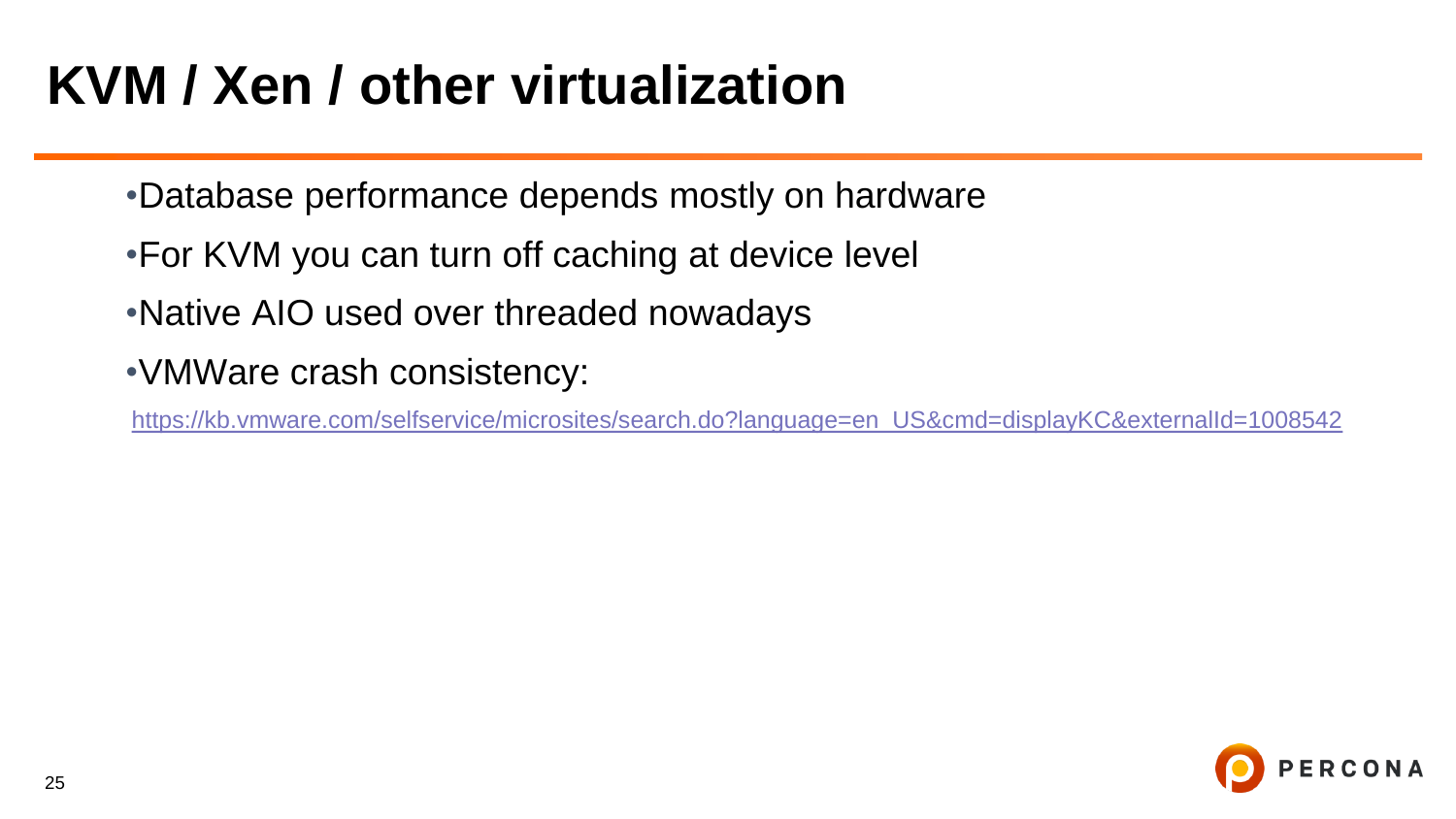### **Containers**

- •Kubernetes container manager: vitess.io, CoreOS, Docker
- •Differentiate local vs remote benchmarking for apps (networks add overhead)
- •Local: up to 25% loss for r/w workload on 1 thread (average is 15%)
- •Remote: up to 32% is possible
- •<http://blog.felter.org/post/91483169880/some-mysql-benchmarking-under-docker>
- •<http://www.davidmkerr.com/2014/06/postgresql-performance-on-docker.html>

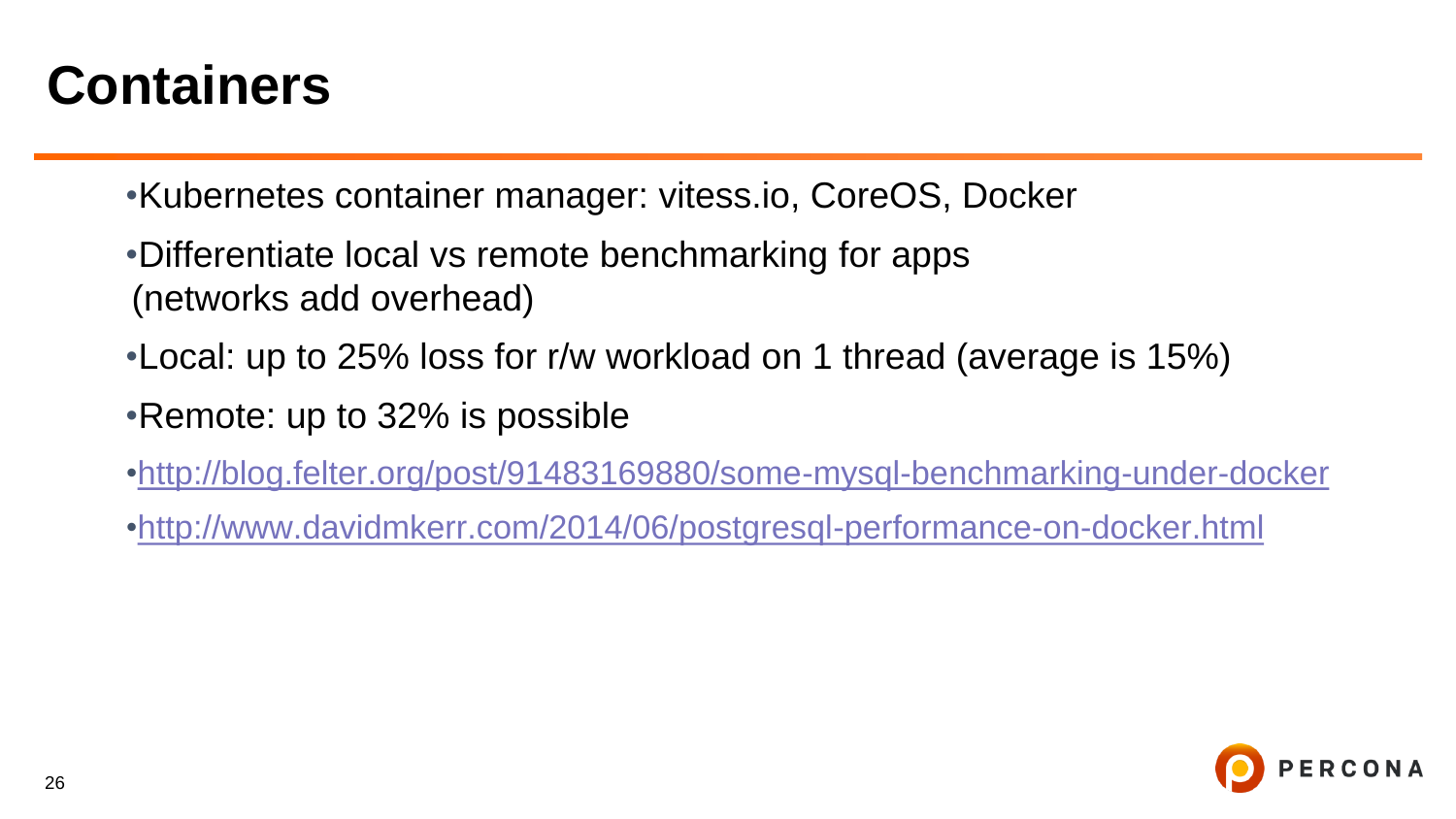- •Instance limitations!
- •EBS: unpredictable I/O -> use RAID10 or RAID0
- •RDS: similar performance between EBS RAID10 MySQL and RDS

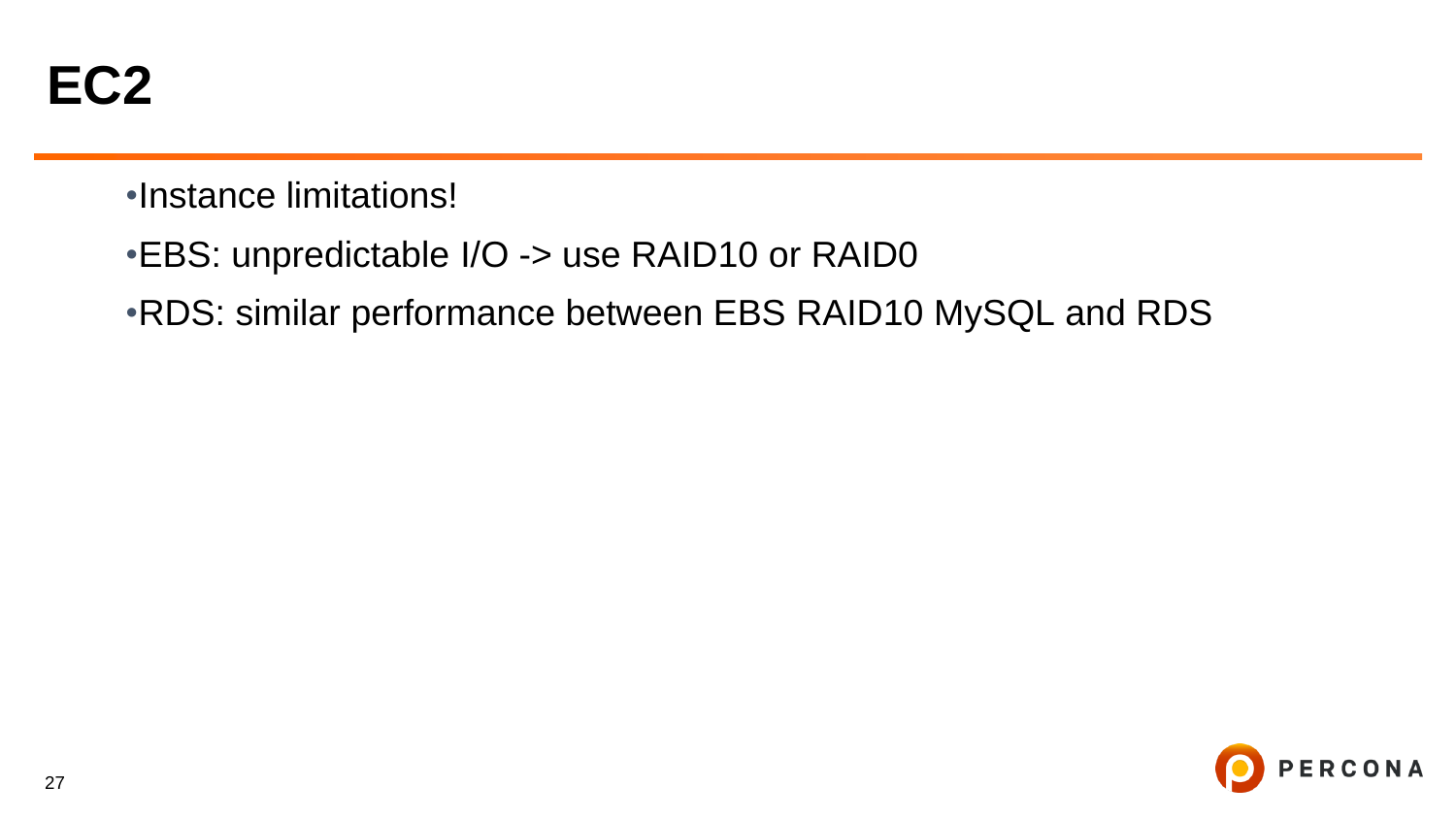# **Why Percona Server**

- •Threadpool
- •NUMA interleaving

•Numerous performance fixes in XtraDB

- ▪Fast InnoDB restarts
- **Buffer pool warming**
- ▪Parallel doublewrite buffer

 $e$ etc.

•Can run Percona XtraDB Cluster

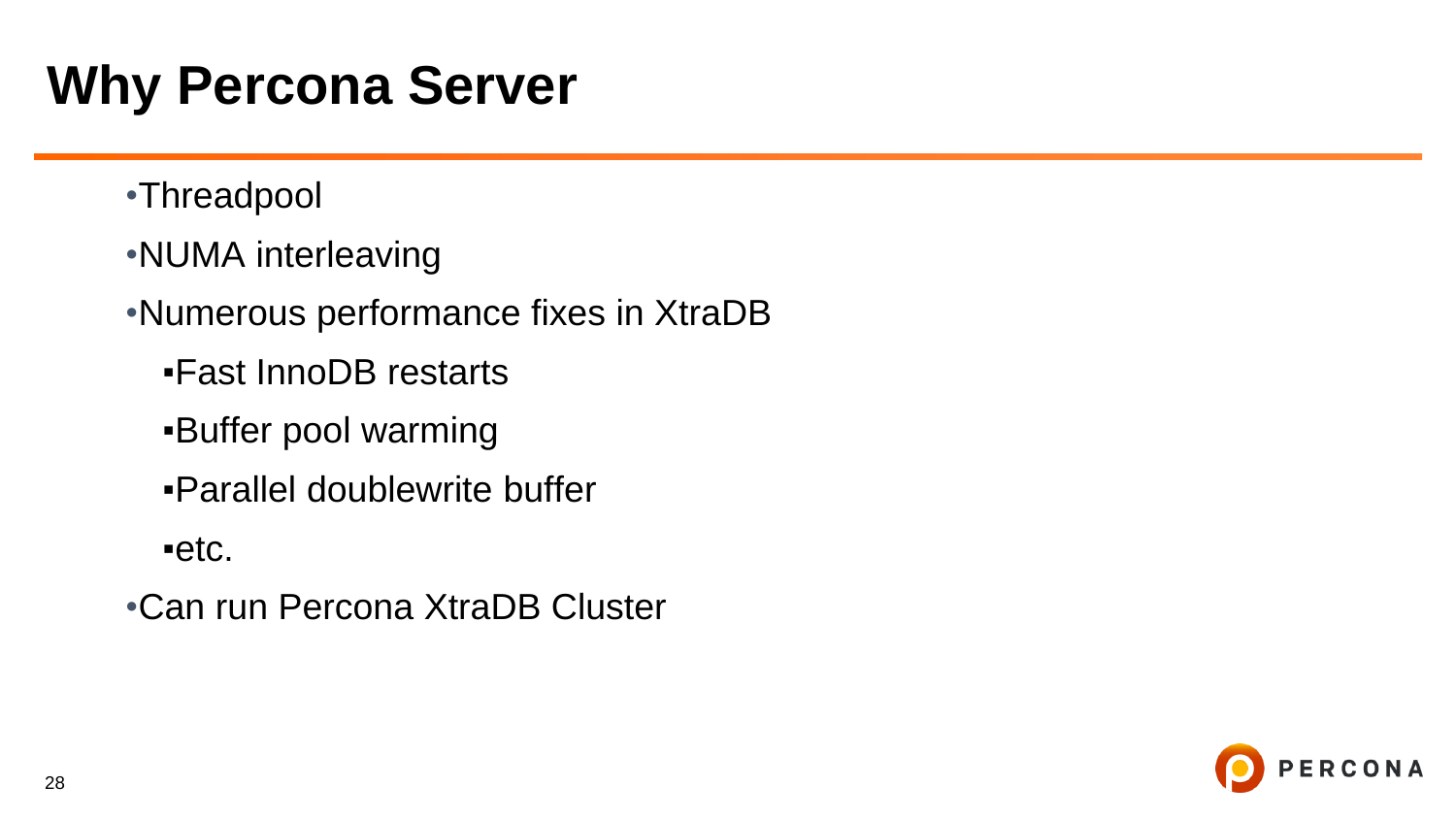#### **Hardware overall**

•Test everything!

•Sometimes NICs are a bad batch or the driver is buggy (RHEL5 + some Broadcom NICs drop packets under high load)

•Sometimes there is a bad batch of disk

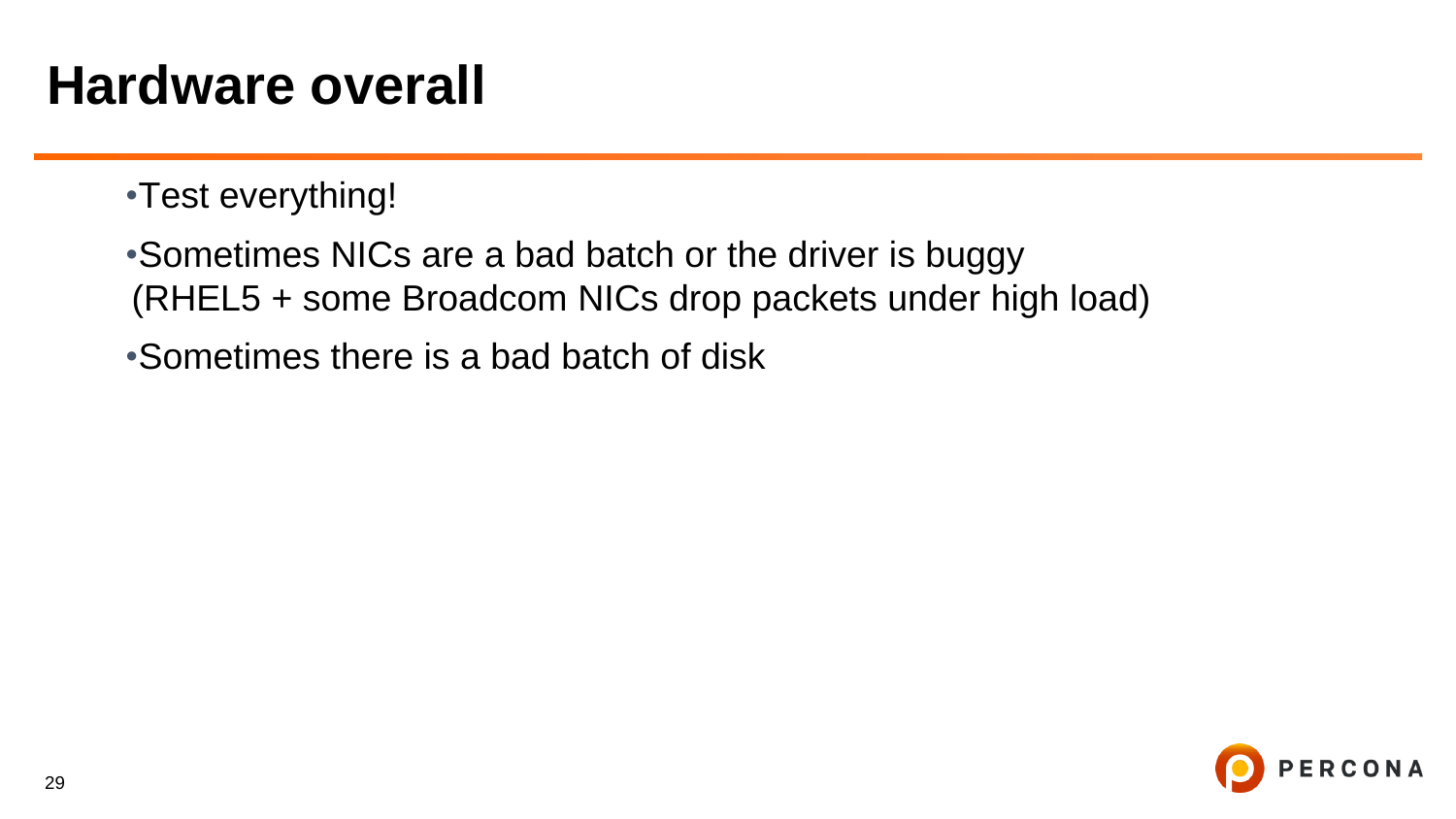# **Hadoop / Hbase**

- •Running in EC2 is problematic
- •Make sure name resolution works
- •Enable bonding
- •networking: hadoop uses big buffers (64MB blocks by default)

 $\cdot$ net.ipv4.tcp\_rmem = 32768 436600 4194304

 $\cdot$ net.ipv4.tcp\_wmem = 32768 436600 4194304

•[http://docs.hortonworks.com/HDPDocuments/HDP2/HDP-2.1.3/bk\\_cluster-planning-guide/content/ch\\_hardware-recommendations.html](http://docs.hortonworks.com/HDPDocuments/HDP2/HDP-2.1.3/bk_cluster-planning-guide/content/ch_hardware-recommendations.html)

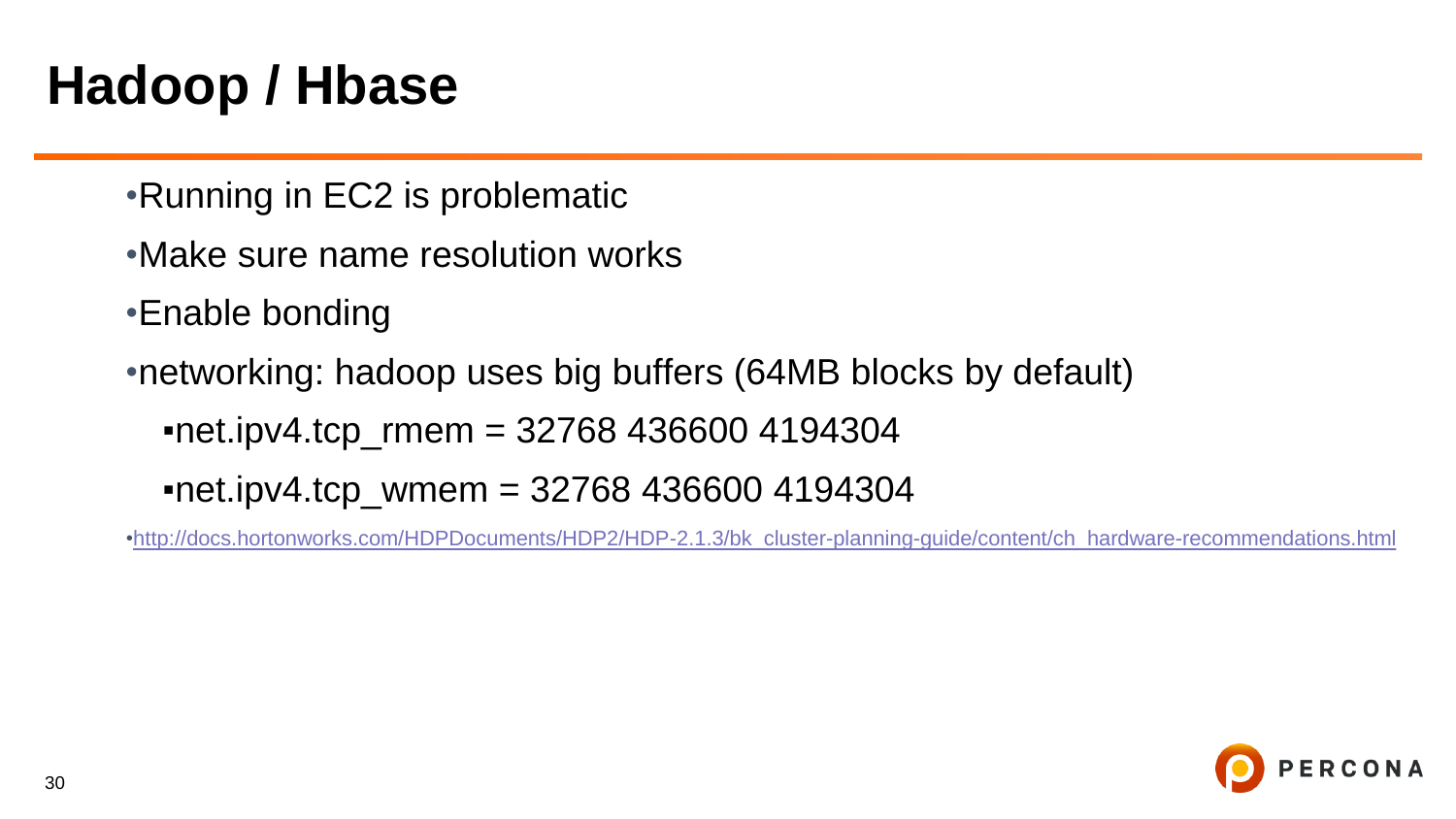#### **Other databases**

- •MongoDB <https://docs.mongodb.com/manual/administration/production-notes/>
- •PostgreSQL

[https://wiki.postgresql.org/wiki/Tuning\\_Your\\_PostgreSQL\\_Server](https://wiki.postgresql.org/wiki/Tuning_Your_PostgreSQL_Server)

•Neo4j

<https://neo4j.com/docs/operations-manual/current/performance/>

•Riak

<http://docs.basho.com/riak/kv/2.1.4/using/performance/>

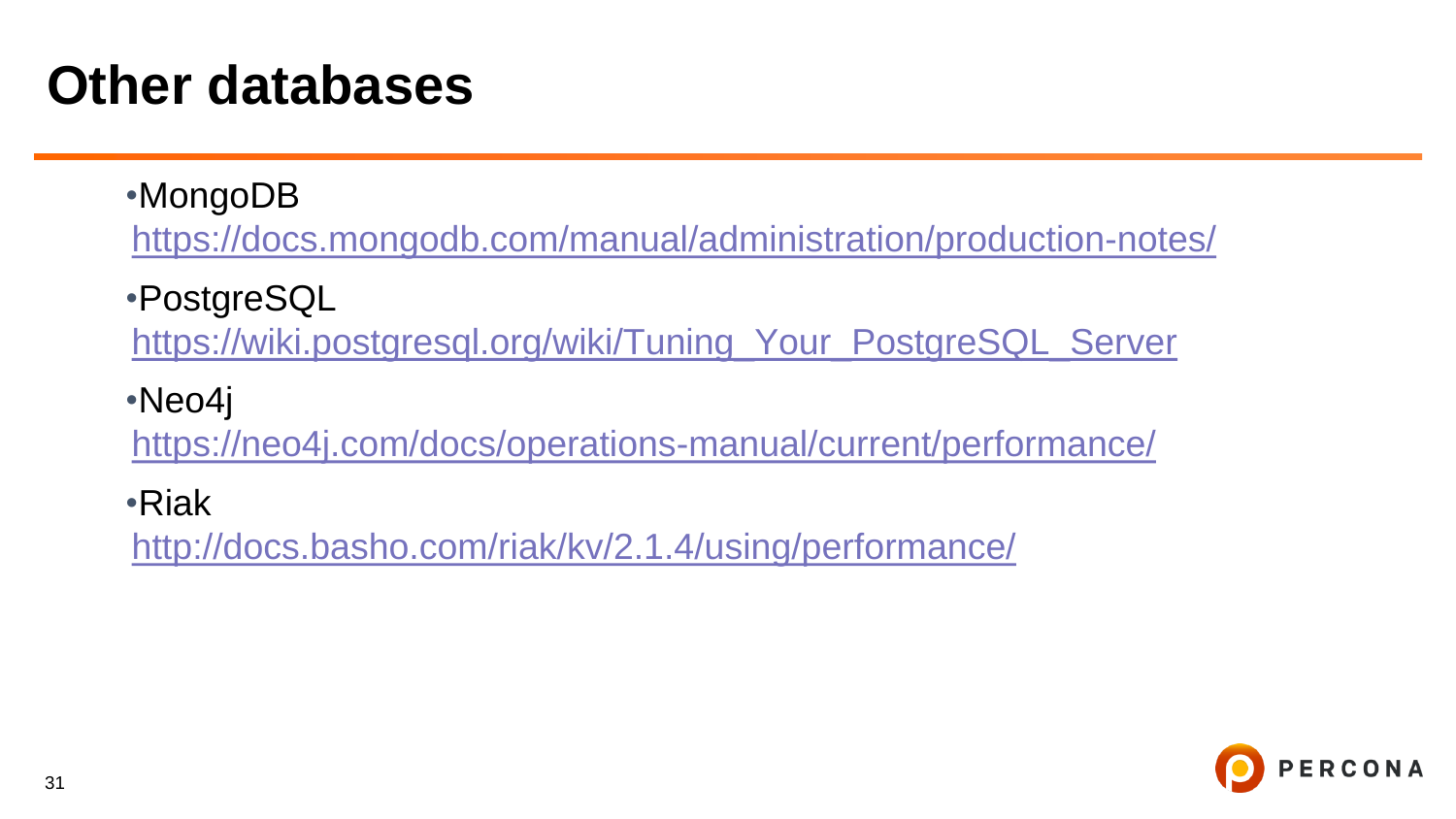## **SELinux and other security**

- •Easy way: disable!
- •Better: learn SELinux
- •It is like a firewall that you need to configure
- [•https://stopdisablingselinux.com/](https://stopdisablingselinux.com/)
- •AppArmour on Ubuntu is the same

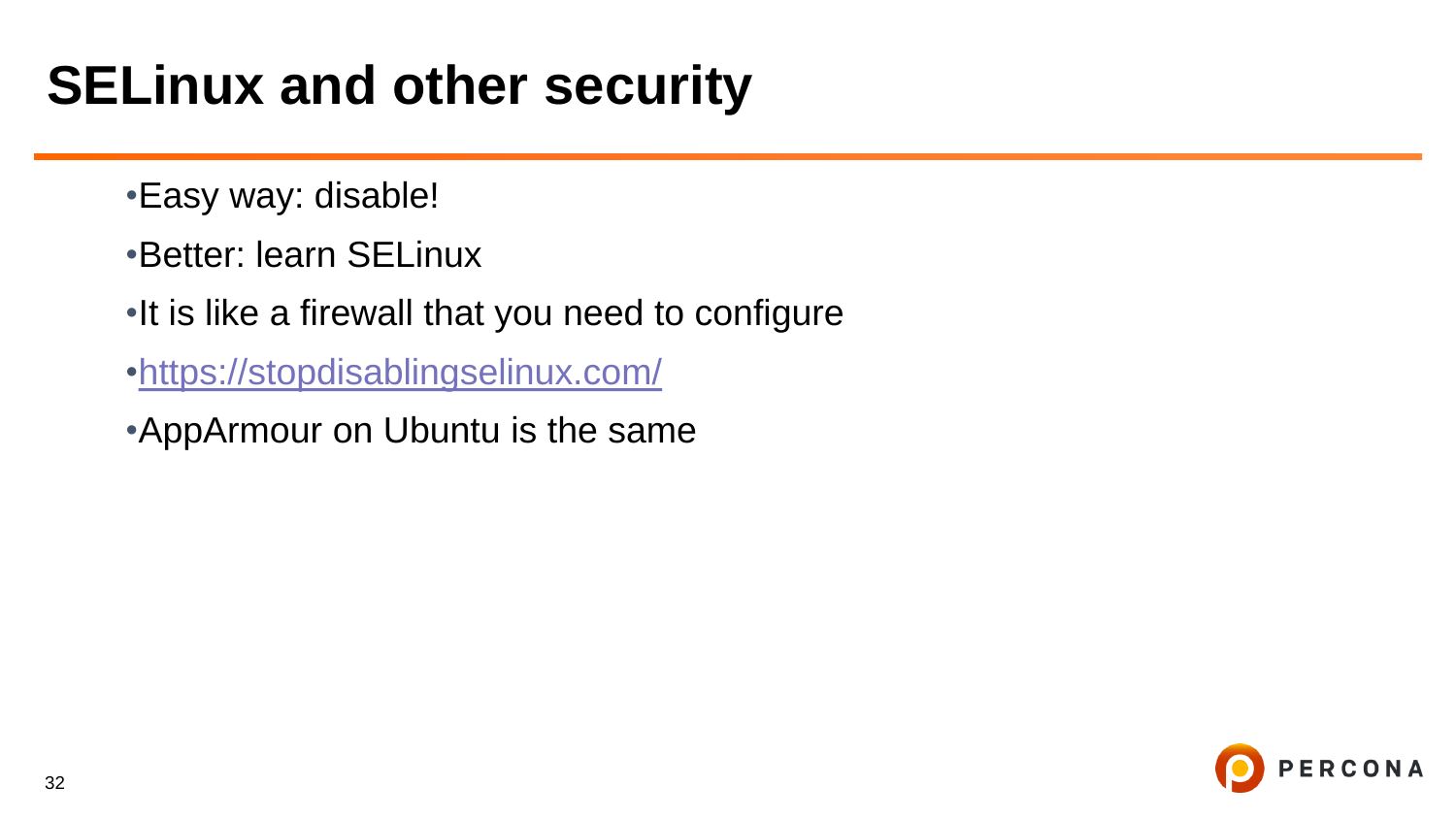#### **Tools**

| •ps            | •tcpdump       | <b>Percona Toolkit for MySQL</b> |
|----------------|----------------|----------------------------------|
| •vmstat        | <i>•strace</i> | • pt-query-digest                |
| <i>•iostat</i> | •oprofile      | pt-summary<br>$\bullet$          |
| •top           | •htop          | • pt-diskstats                   |
| •free          |                | $\cdot$ etc                      |

•sar -n DEV

•gdb

#### **Percona Monitoring and Management**

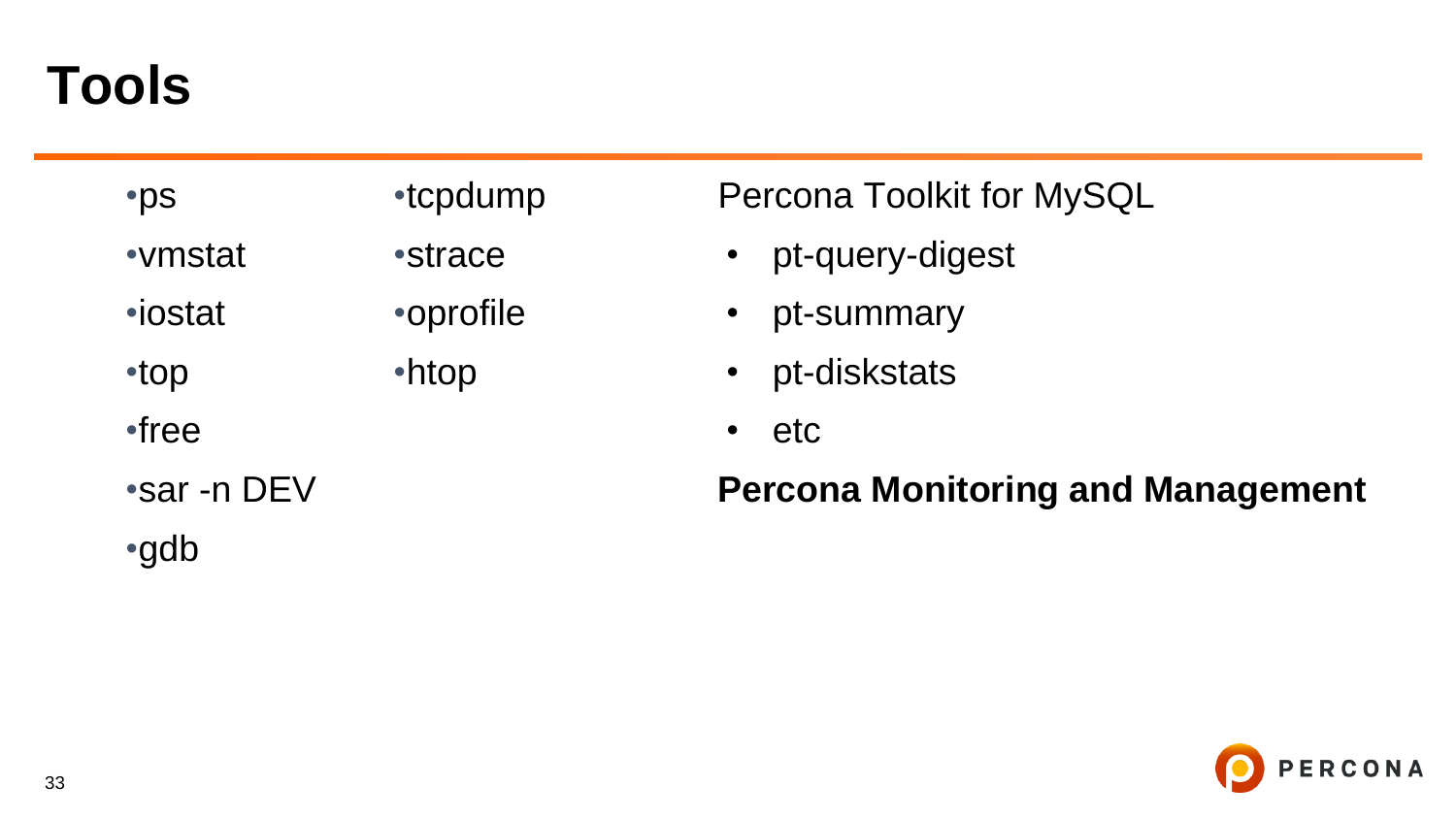### **Benchmarking**

- •sysbench
	- ▪OLTP test
	- ▪Use tables with 20M rows and 20M transactions
	- ▪Check 1-128 threads/run
- •LinkBench
- •Yahoo! Cloud Serving Benchmark
- •Google's PerfKit Benchmarker

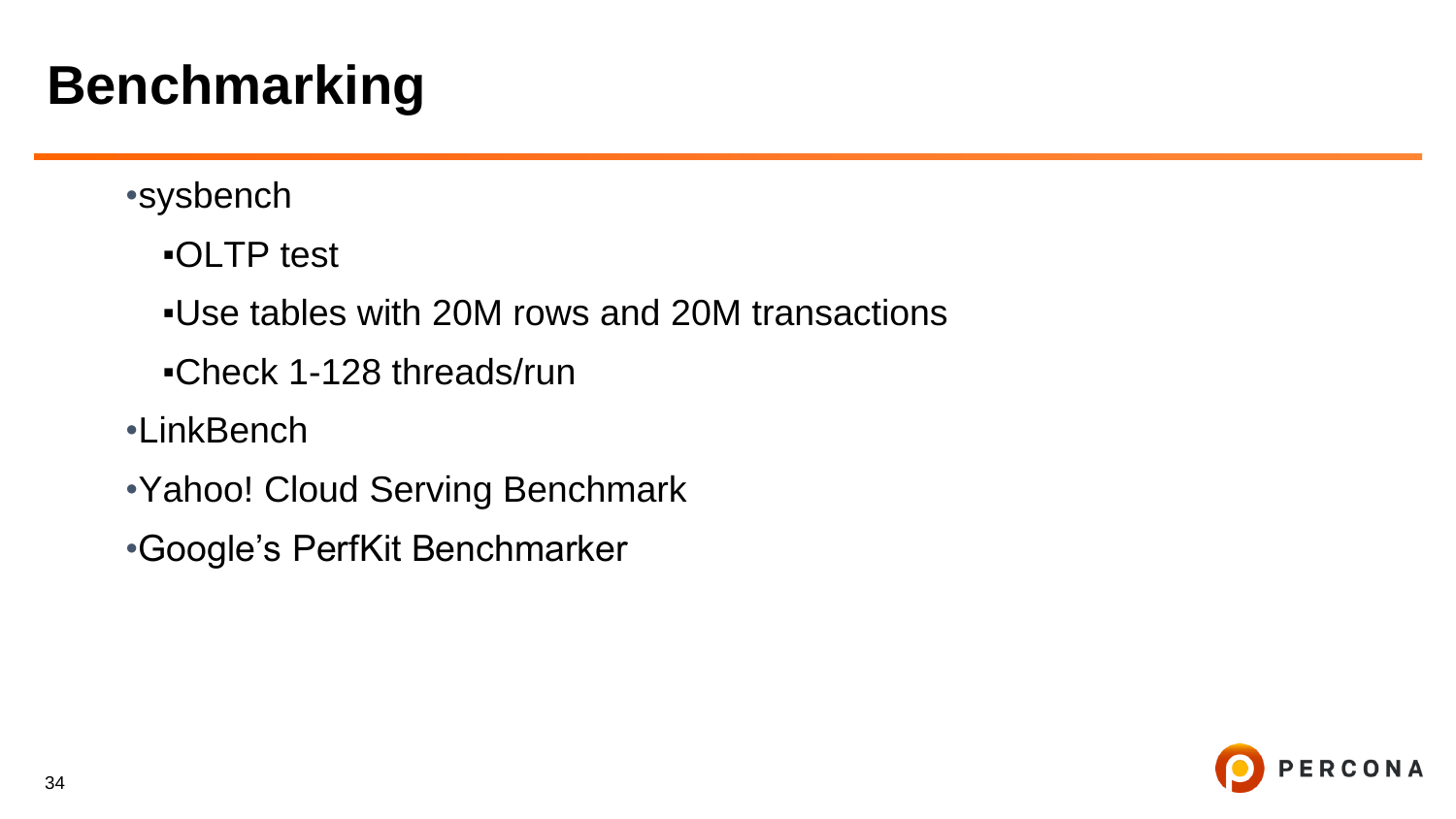#### **Books**



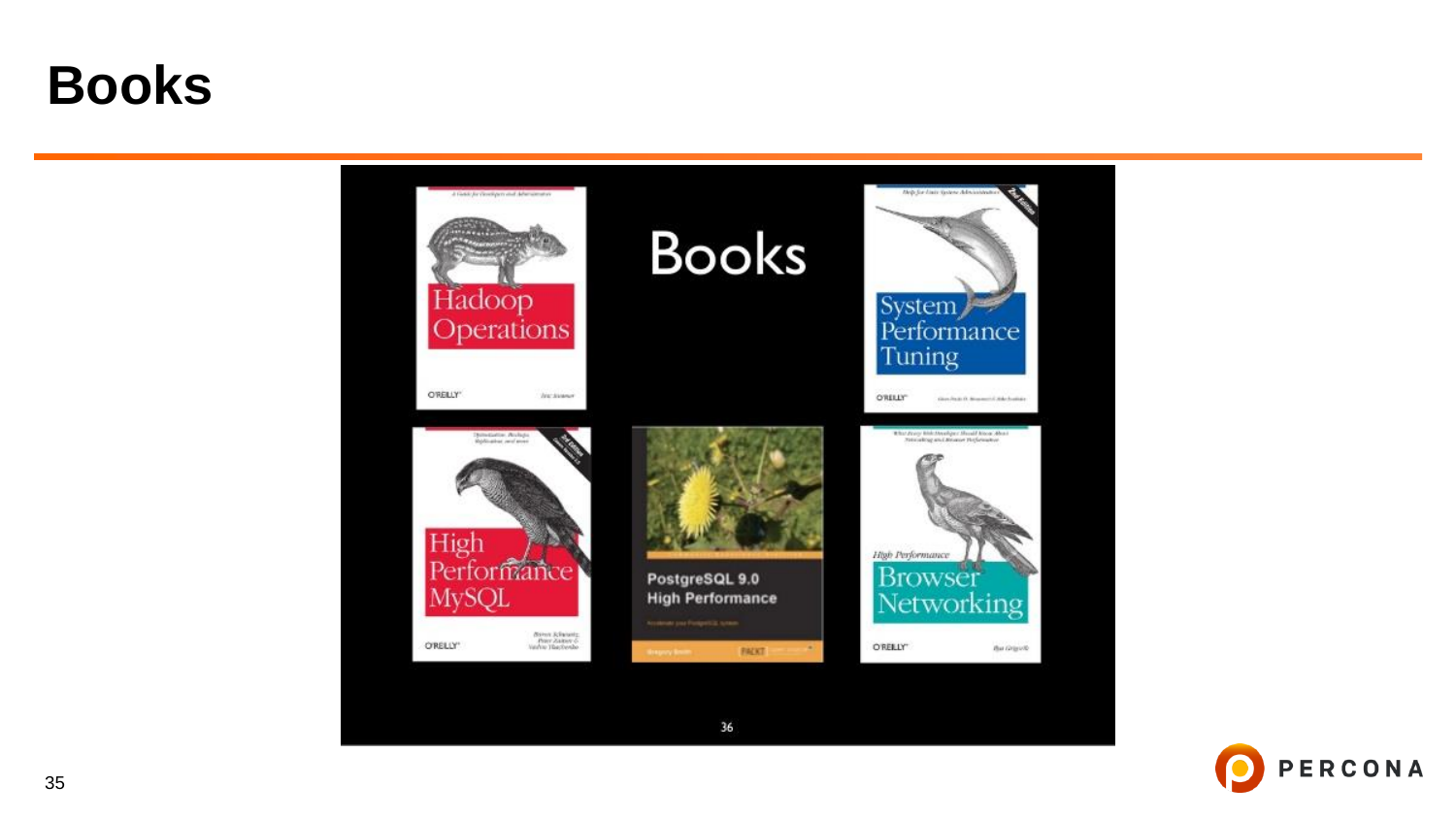#### **Percona Live 2017: Call for papers deadline is November 13**

**Percona Live 2017** to take place April 24-27 in Santa Clara, CA.



#### **Submission Guidelines**

<http://bit.ly/2exss8u>

**Submission Form**

<http://bit.ly/2e01oT2>

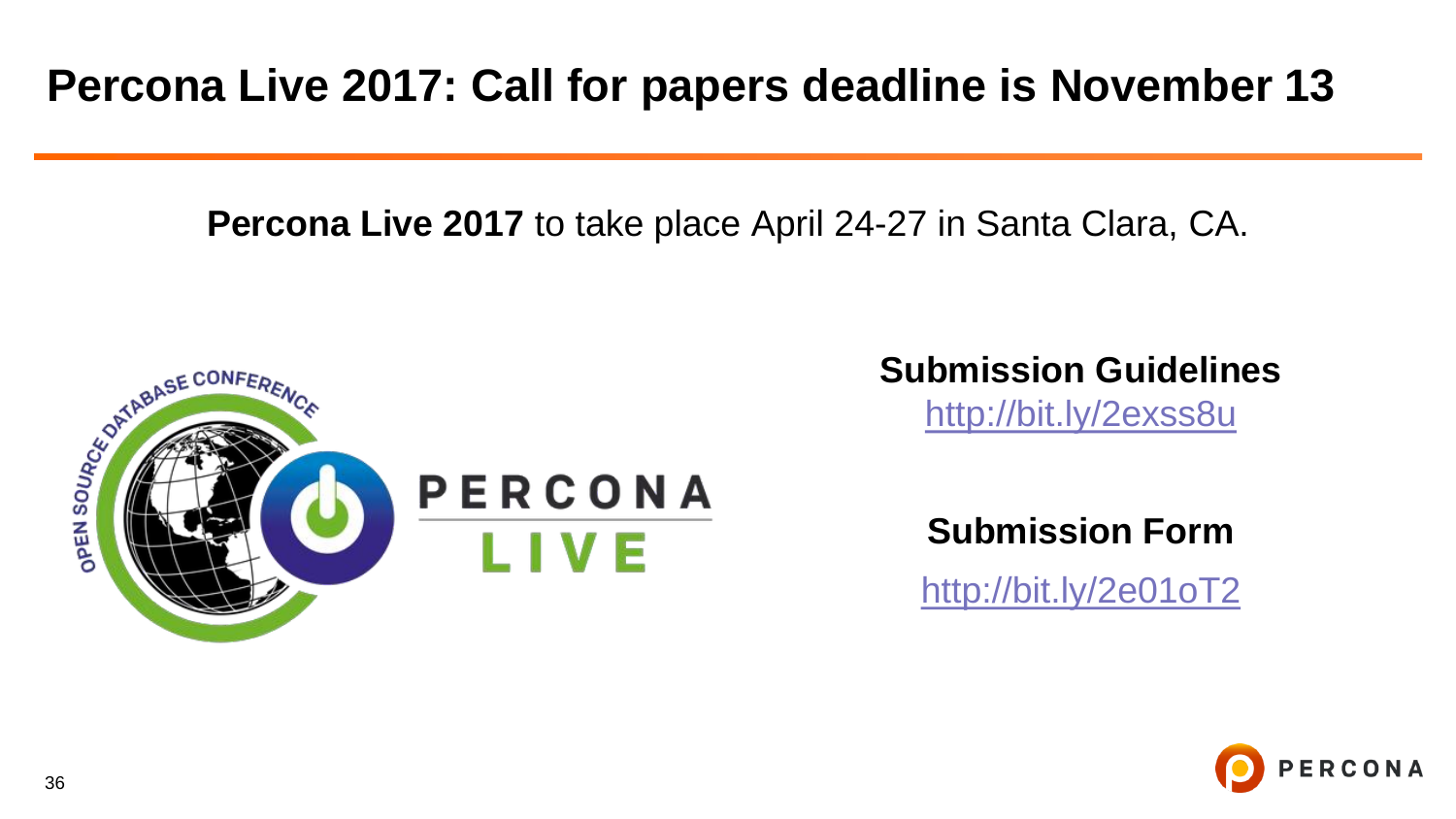## **We are hiring!**



#### **Get your friend hired at Percona**

to receive *1000 USD* and a signed copy of *High Performance MySQL*



<https://www.percona.com/about-percona/careers>